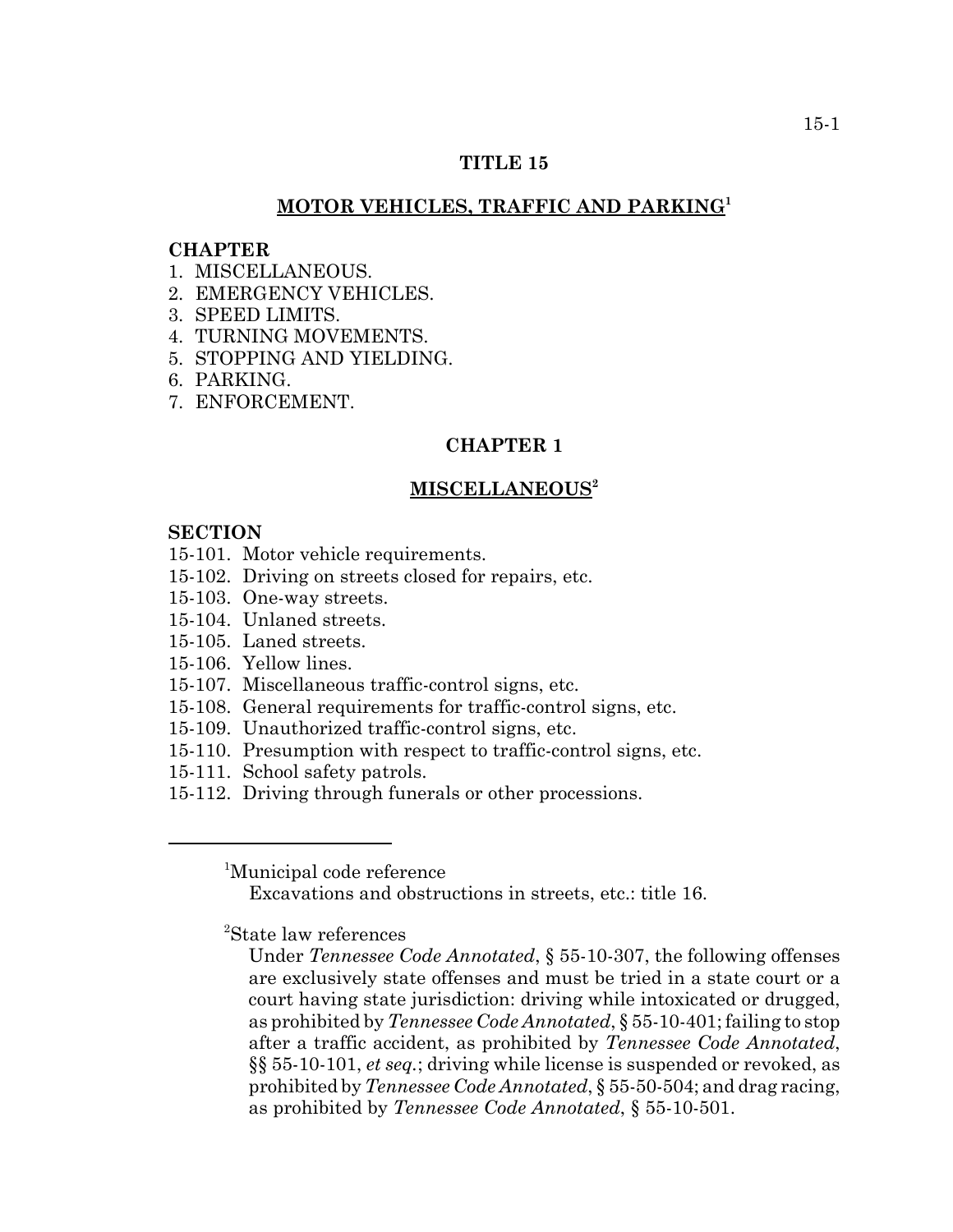- 15-113. Clinging to vehicles in motion.
- 15-114. Riding on outside of vehicles.
- 15-115. Backing vehicles.
- 15-116. Projections from the rear of vehicles.
- 15-117. Causing unnecessary noise.
- 15-118. Vehicles and operators to be licensed.
- 15-119. Passing.
- 15-120. Motorcycles, motor driven cycles, motorized bicycles, bicycles, etc.
- 15-121. Delivery of vehicle to unlicensed driver, etc.
- 15-122. Damaging pavements.
- 15-123. Sale of city stickers authorized.
- 15-124. Adoption of state traffic statutes.
- 15-125. Compliance with financial responsibility law required.

**15-101. Motor vehicle requirements**. It shall be unlawful for any person to operate any motor vehicle within the corporate limits unless such vehicle is equipped with properly operating muffler, lights, brakes, horn, and such other equipment as is prescribed and required by *Tennessee Code Annotated*, title 55, chapter 9. (2005 Code, § 15-101)

**15-102. Driving on streets closed for repairs, etc**. Except for necessary access to property abutting thereon, no motor vehicle shall be driven upon any street that is barricaded or closed for repairs or other lawful purpose. (2005 Code, § 15-102)

**15-103. One-way streets**. On any street for one-way traffic with posted signs indicating the authorized direction of travel at all intersections offering access thereto, no person shall operate any vehicle except in the indicated direction. (2005 Code, § 15-103)

**15-104. Unlaned streets**. (1) Upon all unlaned streets of sufficient width, a vehicle shall be driven upon the right half of the street except:

(a) When lawfully overtaking and passing another vehicle proceeding in the same direction;

(b) When the right half of a roadway is closed to traffic while under construction or repair; and

(c) Upon a roadway designated and signposted by the municipality for one (1) way traffic.

(2) All vehicles proceeding at less than the normal speed of traffic at the time and place and under the conditions then existing shall be driven as close as practicable to the right-hand curb or edge of the roadway, except when overtaking and passing another vehicle proceeding in the same direction or when preparing for a left turn. (2005 Code, § 15-104)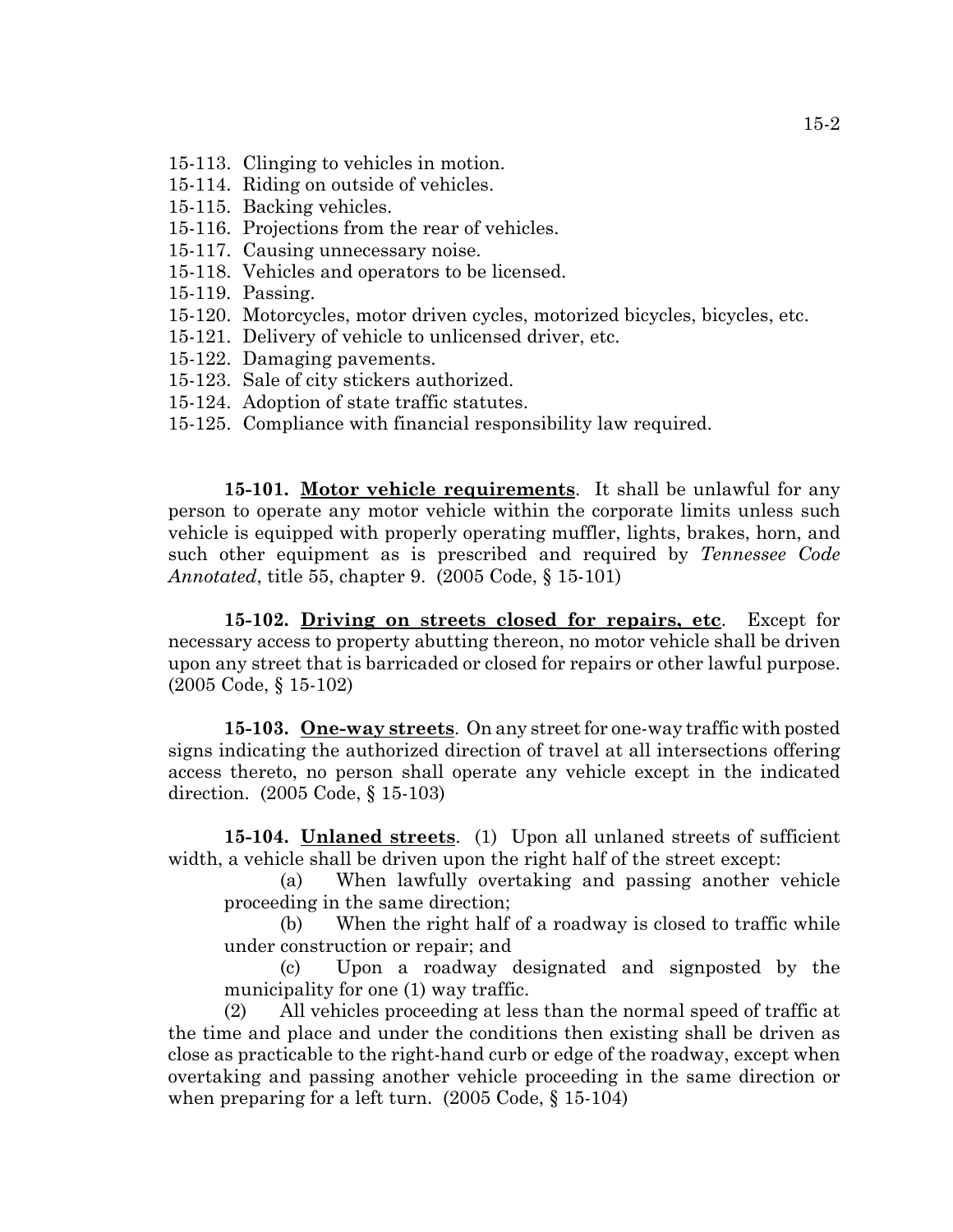**15-105. Laned streets**. On streets marked with traffic lanes, it shall be unlawful for the operator of any vehicle to fail or refuse to keep his vehicle within the boundaries of the proper lane for his direction of travel except when lawfully passing another vehicle or preparatory to making a lawful turning movement.

On two (2) lane and three (3) lane streets, the proper lane for travel shall be the right-hand lane unless otherwise clearly marked. On streets with four (4) or more lanes, either of the right-hand lanes shall be available for use except that traffic moving at less than the normal rate of speed shall use the extreme right-hand lane. On one-way streets, either lane may be lawfully used in the absence of markings to the contrary. (2005 Code, § 15-105)

**15-106. Yellow lines**. On streets with a yellow line placed to the right of any lane line or centerline, such yellow line shall designate a no-passing zone, and no operator shall drive his vehicle or any part thereof across or to the left of such yellow line except when necessary to make a lawful left turn from such street. (2005 Code, § 15-106)

15-107. Miscellaneous traffic-control signs, etc.<sup>1</sup> It shall be unlawful for any pedestrian or the operator of any vehicle to violate or fail to comply with any traffic control sign, signal, marking, or device placed or erected by the state or the city/town unless otherwise directed by a police officer.

No person shall willfully fail or refuse to comply with any lawful order of any police officer invested by law with the authority to direct, control or regulate traffic.

**15-108. General requirements for traffic-control signs, etc**. Pursuant to *Tennessee Code Annotated*, § 54-5-108, all traffic control signs, signals, markings, and devices shall conform to the latest revision of the *Tennessee Manual on Uniform Traffic Control Devices for Streets and* Highways,<sup>2</sup> and shall be uniform as to type and location throughout the city.

**15-109. Unauthorized traffic-control signs, etc**. No person shall place, maintain, or display upon or in view of any street, any unauthorized sign, signal, marking, or device which purports to be or is an imitation of or resembles

 <sup>2</sup> For the latest revision of the *Tennessee Manual on Uniform Traffic Control Devices for Streets and Highways*, see the Official Compilation of the Rules and Regulations of the State of Tennessee, § 1680-3-1, *et seq*.

<sup>1</sup> Municipal code references

Stop signs, yield signs, flashing signals, pedestrian control signs, traffic control signals generally: §§ 15-505--15-509.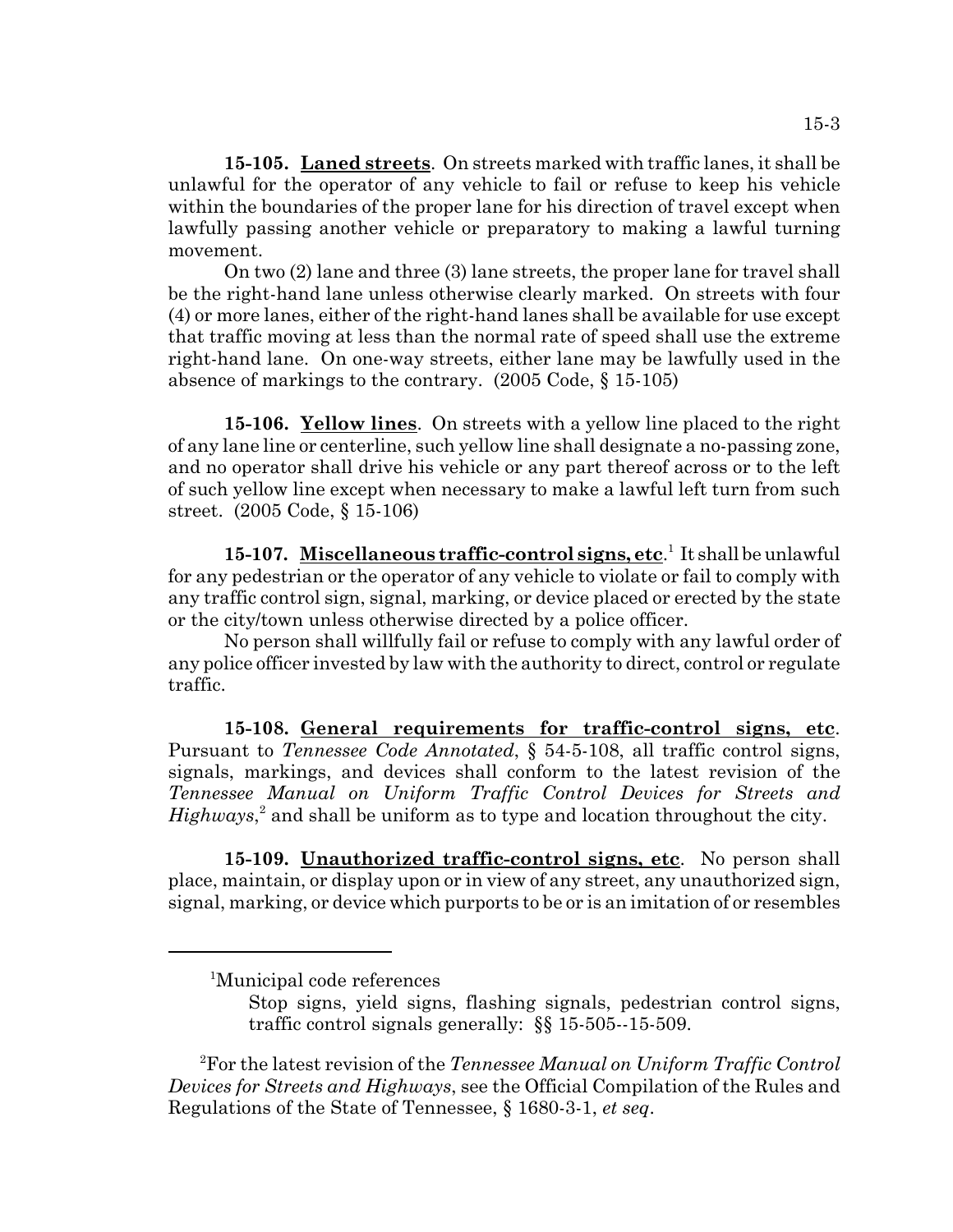an official traffic-control sign, signal, marking, or device or railroad sign or signal, or which attempts to control the movement of traffic or parking of vehicles, or which hides from view or interferes with the effectiveness of any official traffic-control sign, signal, marking, or device or any railroad sign or signal. (2005 Code, § 15-109)

**15-110. Presumption with respect to traffic-control signs, etc**. When a traffic-control sign, signal, marking, or device has been placed, the presumption shall be that it is official and that it has been lawfully placed by the proper municipal authority. All presently installed traffic-control signs, signals, markings, and devices are hereby expressly authorized, ratified, approved, and made official. (2005 Code, § 15-110)

**15-111. School safety patrols**. All motorists and pedestrians shall obey the directions or signals of school safety patrols when such patrols are assigned under the authority of the chief of police and are acting in accordance with instructions; provided, that such persons giving any order, signal, or direction shall at the time be wearing some insignia and/or using authorized flags for giving signals. (2005 Code, § 15-111)

**15-112. Driving through funerals or other processions**. Except when otherwise directed by a police officer, no driver of a vehicle shall drive between the vehicles comprising a funeral or other authorized procession while they are in motion and when such vehicles are conspicuously designated. (2005 Code, § 15-112)

**15-113. Clinging to vehicles in motion**. It shall be unlawful for any person traveling upon any bicycle, motorcycle, coaster, sled, roller skates, or any other vehicle to cling to, or attach himself or his vehicle to any other moving vehicle upon any street, alley, or other public way or place. (2005 Code, § 15-113)

**15-114. Riding on outside of vehicles**. It shall be unlawful for any person to ride, or for the owner or operator of any motor vehicle being operated on a street, alley, or other public way or place, to permit any person to ride on any portion of such vehicle not designed or intended for the use of passengers. This section shall not apply to persons engaged in the necessary discharge of lawful duties nor to persons riding in the load-carrying space of trucks. (2005 Code, § 15-114)

**15-115. Backing vehicles**. The driver of a vehicle shall not back the same unless such movement can be made with reasonable safety and without interfering with other traffic. (2005 Code, § 15-115)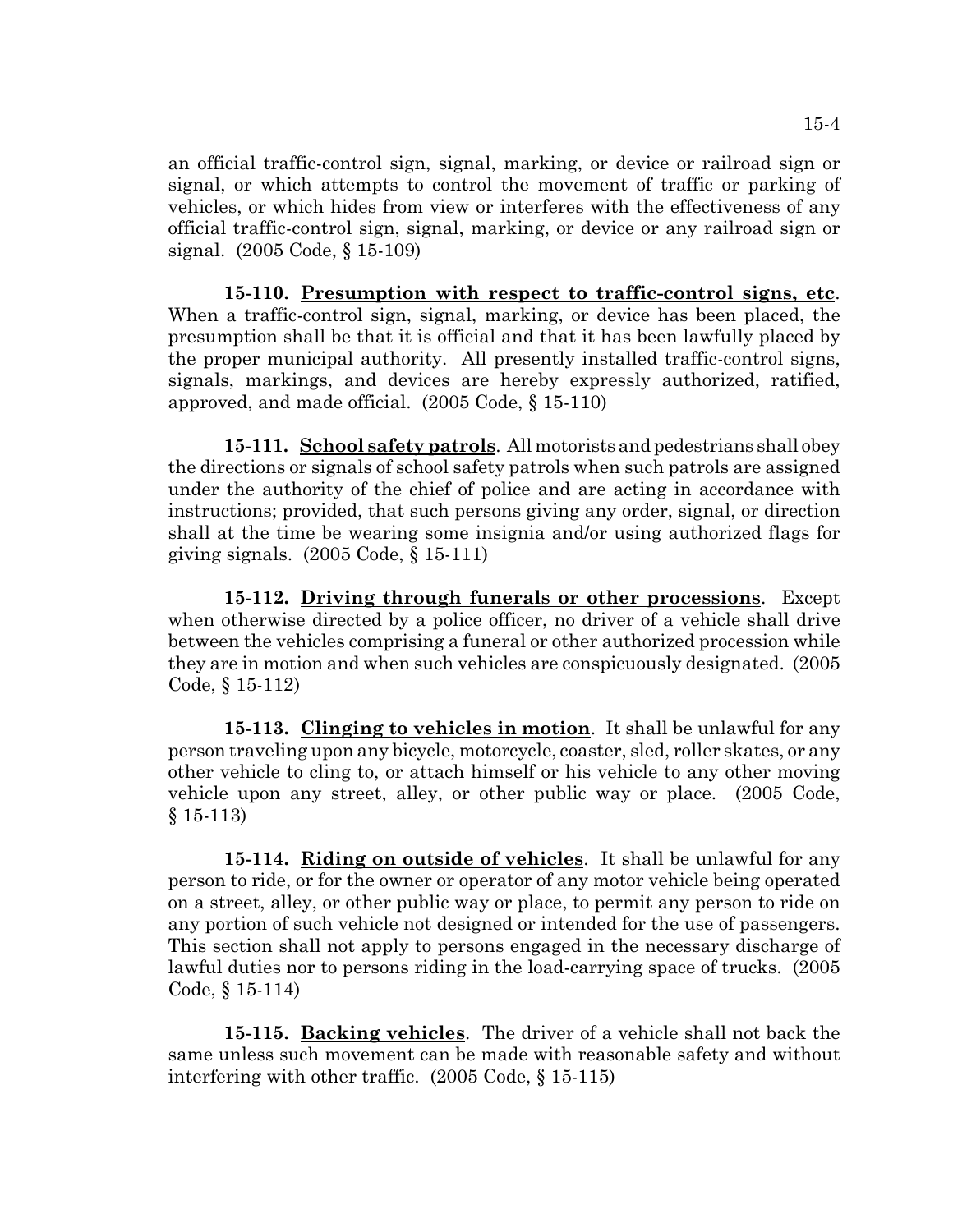**15-116. Projections from the rear of vehicles**. Whenever the load or any projecting portion of any vehicle shall extend beyond the rear of the bed or body thereof, the operator shall display at the end of such load or projection, in such position as to be clearly visible from the rear of such vehicle, a red flag being not less than twelve inches (12") square. Between one-half (1/2) hour after sunset and one-half (1/2) hour before sunrise, there shall be displayed in place of the flag a red light plainly visible under normal atmospheric conditions at least two hundred feet (200') from the rear of such vehicle. (2005 Code, § 15-116)

**15-117. Causing unnecessary noise**. It shall be unlawful for any person to cause unnecessary noise by unnecessarily sounding the horn, "racing" the motor, or causing the "screeching" or "squealing" of the tires on any motor vehicle. (2005 Code, § 15-117)

**15-118. Vehicles and operators to be licensed**. It shall be unlawful for any person to operate a motor vehicle in violation of the "Tennessee Motor Vehicle Title and Registration Law" or the "Uniform Classified and Commercial Driver License Act of 1988."

**15-119. Passing**. Except when overtaking and passing on the right is permitted, the driver of a vehicle passing another vehicle proceeding in the same direction shall pass to the left thereof at a safe distance and shall not again drive to the right side of the street until safely clear of the overtaken vehicle. The driver of the overtaken vehicle shall give way to the right in favor of the overtaking vehicle on audible signal and shall not increase the speed of his vehicle until completely passed by the overtaking vehicle.

When the street is wide enough, the driver of a vehicle may overtake and pass upon the right of another vehicle which is making or about to make a left turn.

The driver of a vehicle may overtake and pass another vehicle proceeding in the same direction either upon the left or upon the right on a street of sufficient width for four (4) or more lanes of moving traffic when such movement can be made in safety.

No person shall drive off the pavement or upon the shoulder of the street in overtaking or passing on the right.

 When any vehicle has stopped at a marked crosswalk or at an intersection to permit a pedestrian to cross the street, no operator of any other vehicle approaching from the rear shall overtake and pass such stopped vehicle.

No vehicle operator shall attempt to pass another vehicle proceeding in the same direction unless he can see that the way ahead is sufficiently clear and unobstructed to enable him to make the movement in safety. (2005 Code, § 15-119)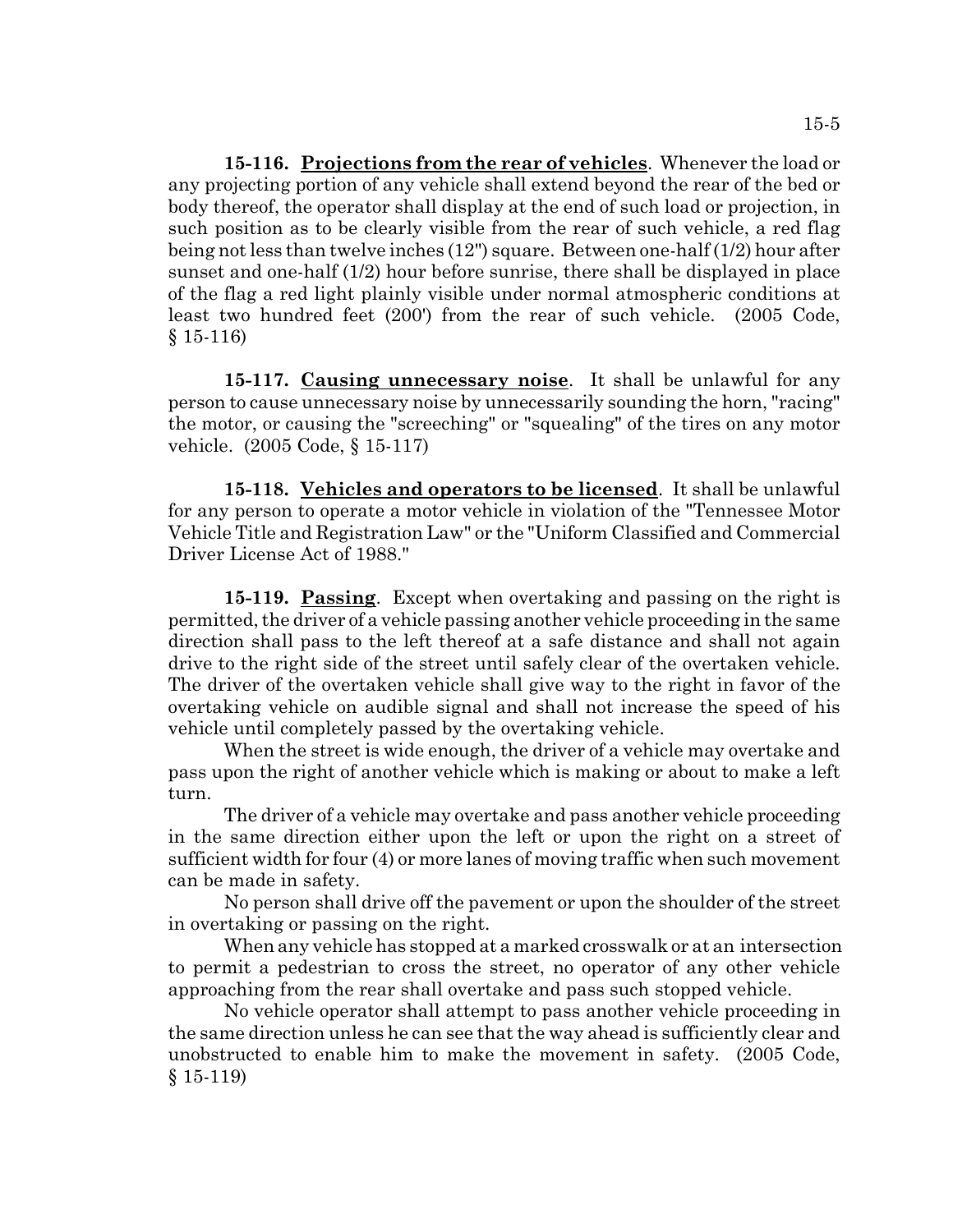**15-120. Motorcycles, motor driven cycles, motorized bicycles, bicycles, etc**. (1) For the purpose of the application of this section, the following words shall have the definitions indicated:

(a) "Motorcycle." Every motor vehicle having a seat or saddle for the use of the rider and designed to travel on not more than three (3) wheels in contact with the ground, but excluding a tractor or motorized bicycle.

(b) "Motor driven cycle." Every motorcycle, including every motor scooter, with a motor which produces not to exceed five (5) brake horsepower, or with a motor with a cylinder capacity not exceeding one hundred twenty-five (125) cubic centimeters;

(c) "Motorized bicycle." A vehicle with two (2) or three (3) wheels, an automatic transmission, and a motor with a cylinder capacity not exceeding fifty (50) cubic centimeters which produces no more than two (2) brake horsepower and is capable of propelling the vehicle at a maximum design speed of no more than thirty (30) miles per hour on level ground.

(2) Every person riding or operating a bicycle, motor cycle, motor driven cycle, or motorized bicycle shall be subject to the provisions of all traffic ordinances, rules, and regulations of the city applicable to the driver or operator of other vehicles except as to those provisions which by their nature can have no application to bicycles, motorcycles, motor driven cycles, or motorized bicycles.

(3) No person operating or riding a bicycle, motorcycle, motor driven cycle, or motorized bicycle shall ride other than upon or astride the permanent and regular seat attached thereto, nor shall the operator carry any other person upon such vehicle other than upon a firmly attached and regular seat thereon.

(4) No bicycle, motorcycle, motor driven cycle, or motorized bicycle shall be used to carry more persons at one time than the number for which it is designed and equipped.

(5) No person operating a bicycle, motorcycle, motor driven cycle, or motorized bicycle shall carry any package, bundle, or article which prevents the rider from keeping both hands upon the handlebars.

(6) No person under the age of sixteen (16) years shall operate any motorcycle, motor driven cycle, or motorized bicycle while any other person is a passenger upon said motor vehicle.

(7) Each driver of a motorcycle, motor driven cycle, or motorized bicycle and any passenger thereon shall be required to wear on his head a crash helmet of a type approved by the state's commissioner of safety.

(8) Every motorcycle, motor driven cycle, or motorized bicycle operated upon any public way within the corporate limits shall be equipped with a windshield or, in the alternative, the operator and any passenger on any such motorcycle, motor driven cycle or motorized bicycle shall be required to wear safety goggles, faceshield or glasses containing impact resistant lens for the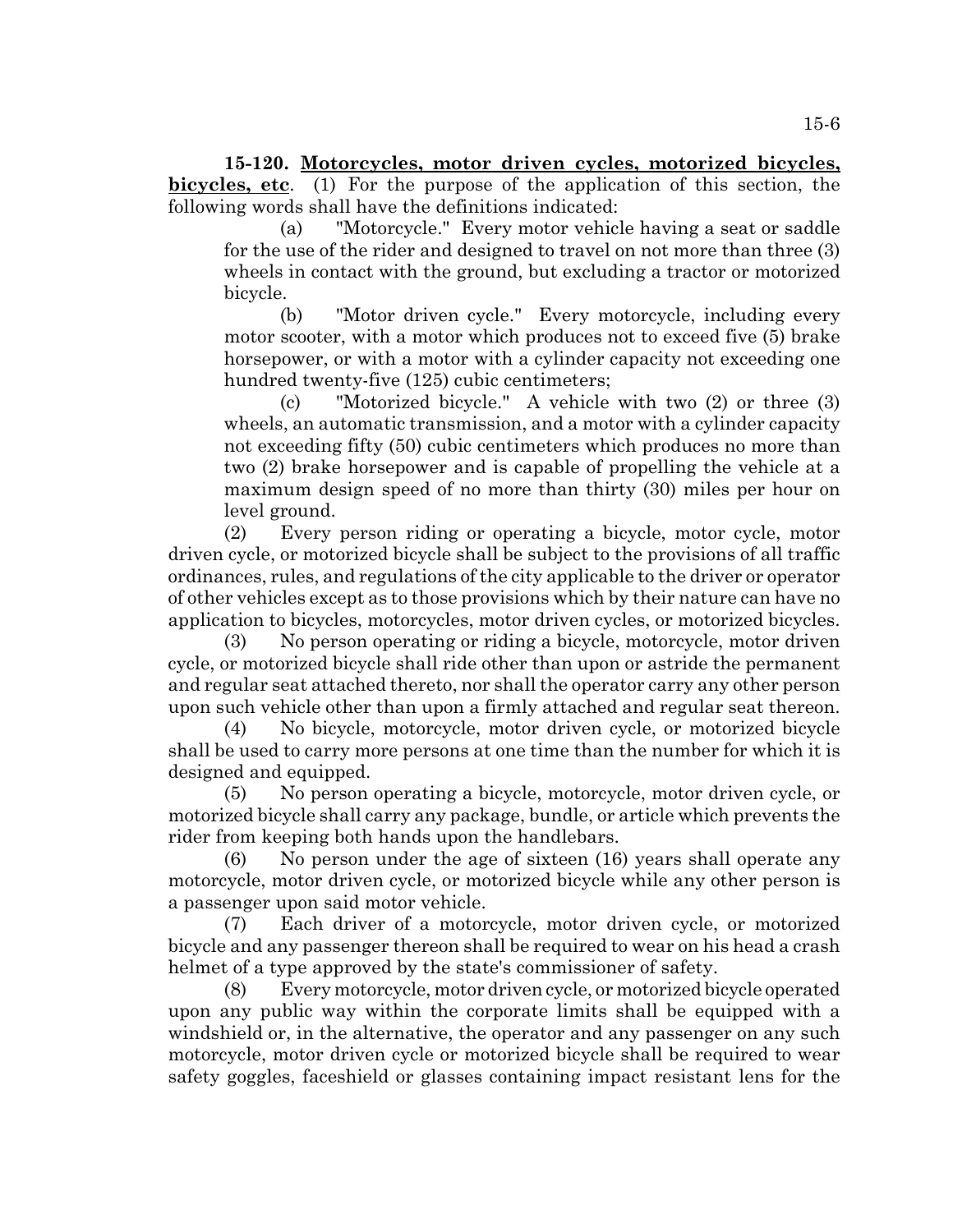purpose of preventing any flying object from striking the operator or any passenger in the eyes.

(9) It shall be unlawful for any person to operate or ride on any vehicle in violation of this section, and it shall also be unlawful for any parent or guardian knowingly to permit any minor to operate a motorcycle, motor driven cycle, or motorized bicycle in violation of this section. (2005 Code, § 15-120)

# **15-121. Delivery of vehicle to unlicensed driver, etc**.

(1) Definitions. (a) "Adult" shall mean any person eighteen (18) years of age or older.

(b) "Automobile" shall mean any motor driven automobile, car, truck, tractor, motorcycle, motor driven cycle, motorized bicycle, or vehicle driven by mechanical power.

(c) "Custody" means the control of the actual, physical care of the juvenile, and includes the right and responsibility to provide for the physical, mental, moral and emotional well being of the juvenile. "Custody" as herein defined, relates to those rights and responsibilities as exercised either by the juvenile's parent or parents or a person granted custody by a court of competent jurisdiction.

(d) "Driver's license" shall mean a motor vehicle operator's license or chauffeur's license issued by the State of Tennessee.

(e) "Juvenile" as used in this chapter shall mean a person less than eighteen (18) years of age, and no exception shall be made for a juvenile who has been emancipated by marriage or otherwise.

(2) It shall be unlawful for any adult to deliver the possession of or the control of any automobile or other motor vehicle to any person, whether an adult or a juvenile, who does not have in his possession a valid motor vehicle operator's or chauffeur's license issued by the Department of Safety of the State of Tennessee, or for any adult to permit any person, whether an adult or a juvenile, to drive any motor vehicle upon the streets, highways, roads, avenues, parkways, alleys or public thoroughfares in the City of Bradford unless such person has a valid motor vehicle operator's or chauffeur's license as issued by the Department of Safety of the State of Tennessee.

(3) It shall be unlawful for any parent or person having custody of a juvenile to permit any such juvenile to drive a motor vehicle upon the streets, highways, roads, parkways, avenues, or public ways in the city in a reckless, careless, or unlawful manner, or in such a manner as to violate the ordinances of the city. (2005 Code, § 15-121)

**15-122. Damaging pavements**. No person shall operate or cause to be operated upon any street of the municipality any vehicle, motor propelled or otherwise, which by reason of its weight or the character of its wheels, tires, or track is likely to damage the surface or foundation of the street. (2005 Code, § 15-122)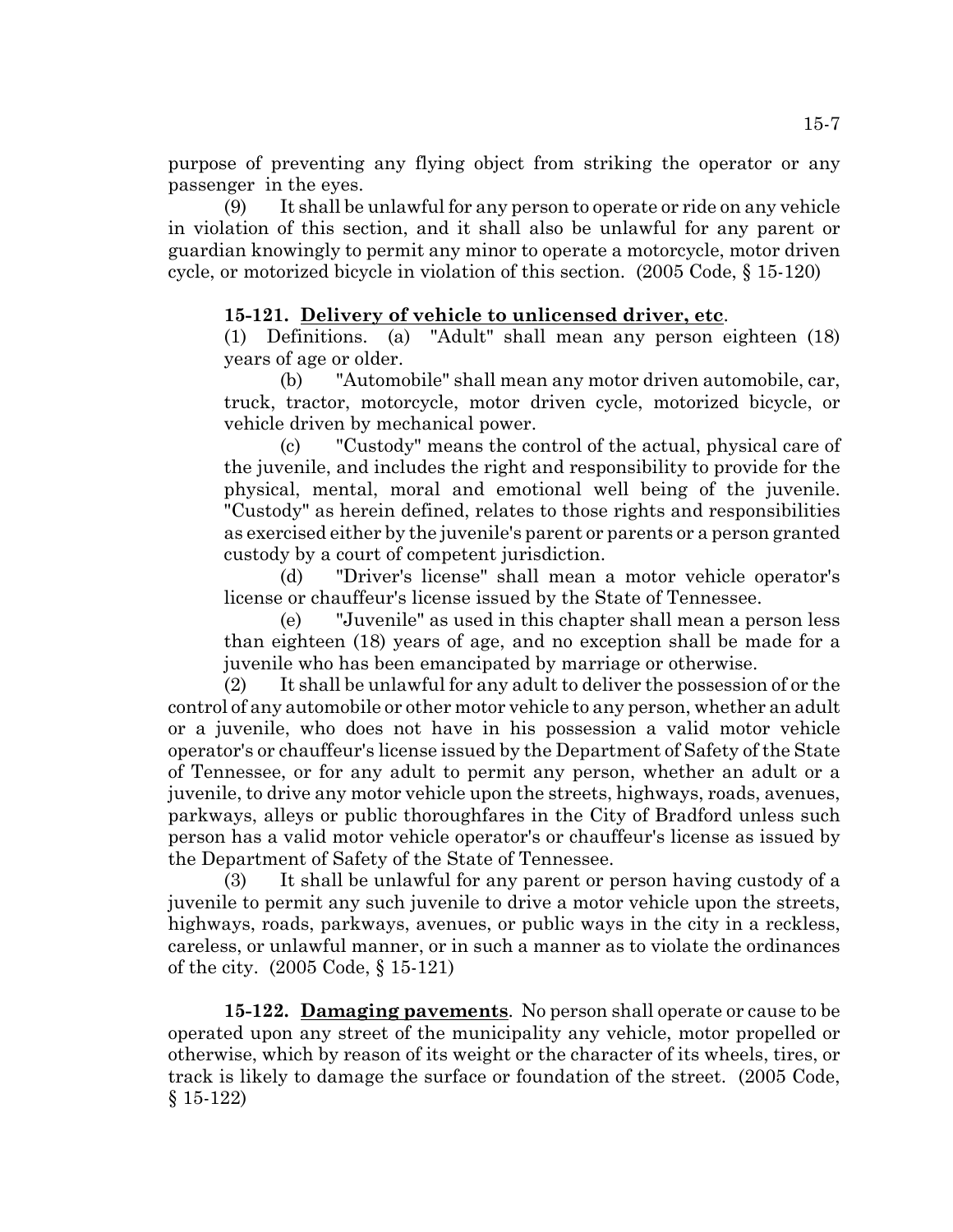**15-123. Sale of city stickers authorized**. (1) All resident owners or operators of motorized vehicles in the City of Bradford shall be required to purchase a city sticker in the amount of thirty-five dollars (\$35.00) annually on or before the 10th day of October. A penalty of thirty-five dollars (\$35.00) will be assessed after the 10th day of October. A citation to appear in city court will be issued after the 1st of November for failure to purchase a city sticker. Court costs and the requirement to purchase a city sticker will be assessed at that time.

(2) Upon payment for a city sticker, the operator/owner of the motorized vehicle shall be issued a serially numbered sticker which the owner/operator shall firmly attach to the metal state license plate issued for his/her motorized vehicle, so that it may be readily observed from the outside of the vehicle by enforcement officials.

(3) The funds received from the sale of city stickers will be allocated for street repair (i.e. paving projects, repair of streets).

**15-124. Adoption of state traffic statutes**. By the authority granted under *Tennessee Code Annotated*, 16-18-302, the City of Bradford adopts by reference as if fully set forth in the section, the *Rules of the Road*, as codified in *Tennessee Code Annotated*, §§ 55-8-101 to 55-8-131, and 55-8-133 to 55-8-180. Additionally, the City of Bradford adopts *Tennessee Code Annotated*, §§ 5-4-135, 55-8-181 to 55-8-199, 55-9-601 to 55-9-606, 55-12-139, 55-21-108, and 55-50-351, by reference as if fully set forth in this section. (Ord. #01092017, Feb. 2017)

## **15-125. Compliance with financial responsibility law required**.

(1) Compliance required. (a) Every vehicle operated within the corporate limits must be in compliance with the financial responsibility law.

(b) At the time the driver of a motor vehicle is charged with any moving violation under *Tennessee Code Annotated*, title 55, chapters 8 and 10, parts 1-5, chapter 50; any provision in this title of this municipal code; or at the time of an accident for which notice is required under *Tennessee Code Annotated*, § 55-10-106, the officer shall request evidence of financial responsibility as required by this section. In case of an accident for which notice is required under *Tennessee Code Annotated*, § 55-10-106, the officer shall request such evidence from all drivers involved in the accident, without regard to apparent or actual fault.

(c) For the purposes of this section, "financial responsibility" means:

(i) Documentation, such as the declaration page of an insurance policy, an insurance binder, or an insurance card from an insurance company authorized to do business in Tennessee, stating that a policy of insurance meeting the requirements of the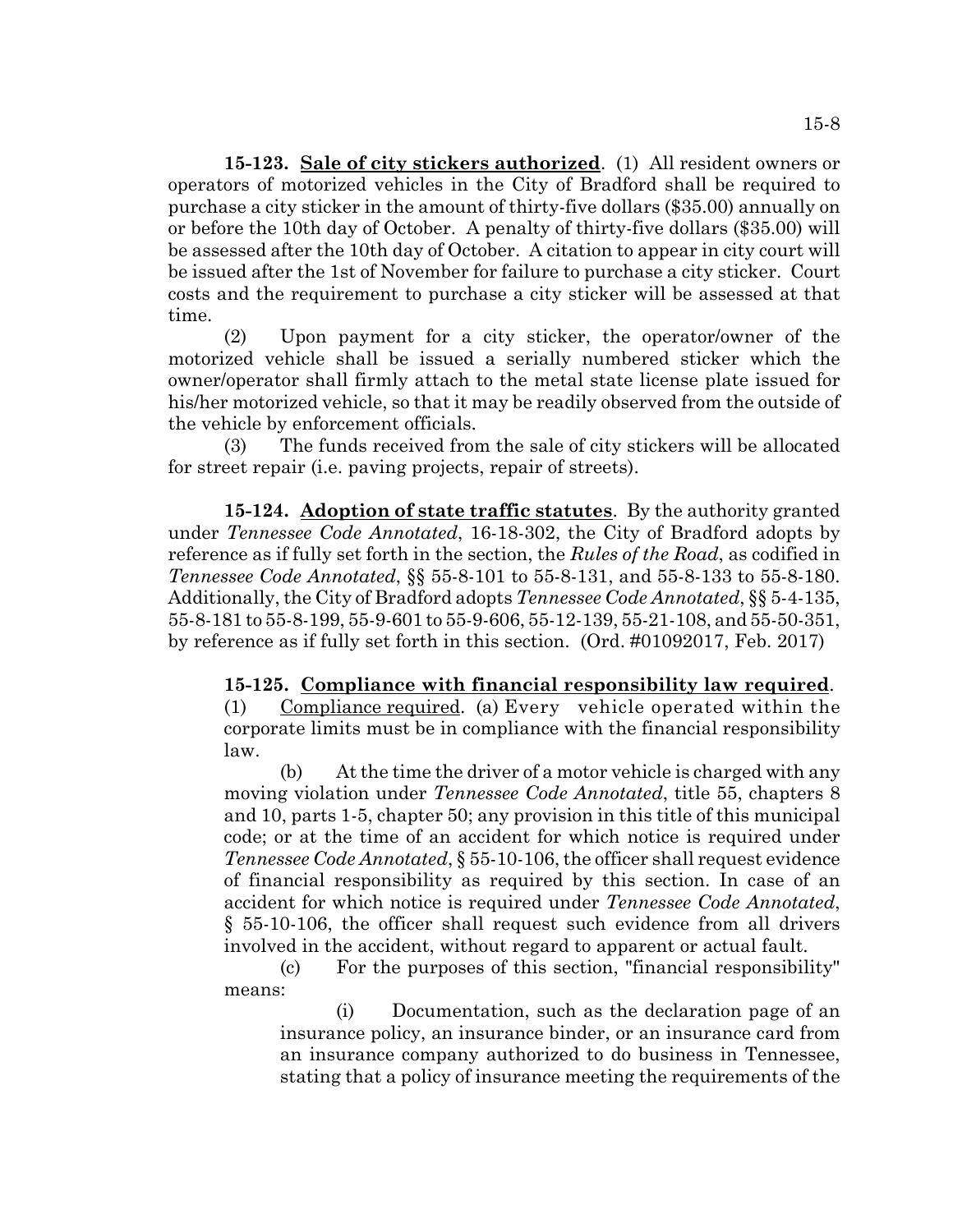Tennessee Financial Responsibility Law of 1977, compiled in *Tennessee Code Annotated*, chapter 12, title 55, has been issued;

(ii) A certificate, valid for one (1) year, issued by the commissioner of safety, stating that a cash deposit or bond in the amount required by the Tennessee Financial Responsibility Law of 1977, compiled in *Tennessee Code Annotated*, chapter 12, title 55, has been paid or filed with the commissioner, or has qualified as a self-insurer under *Tennessee Code Annotated*, § 55-12-111; or

(iii) The motor vehicle being operated at the time of the violation was owned by a carrier subject to the jurisdiction of the department of safety or the interstate commerce commission, or was owned by the United States, the State of Tennessee or any political subdivision thereof, and that such motor vehicle was being operated with the owner's consent.

(2) Civil offense. It is a civil offense to fail to provide evidence of financial responsibility pursuant to this section. Any violation of this section is punishable by a civil penalty up to fifty dollars (\$50.00). The civil penalty prescribed by this section shall be in addition to any other penalty prescribed by the laws of this state or by the city's municipal code of ordinances.

(3) Evidence of compliance after violation. (a) On or before the court date, the person charged with a violation of this section may submit evidence of compliance with the ordinance in effect at the time of the violation. If the court is satisfied that compliance was in effect at the time of the violation, the charge of failure to provide evidence of financial responsibility shall be dismissed. If proof of financial responsibility is provided and is effective at the date of citation to an officer of the City of Bradford.

(b) For purposes of subsection (3)(a) above, a person is at fault for an accident if the person acted with criminal negligence, as defined in *Tennessee Code Annotated*, § 39-11-106, in the operation of such person's motor vehicle. (Ord. #01092017C, Feb. 2017)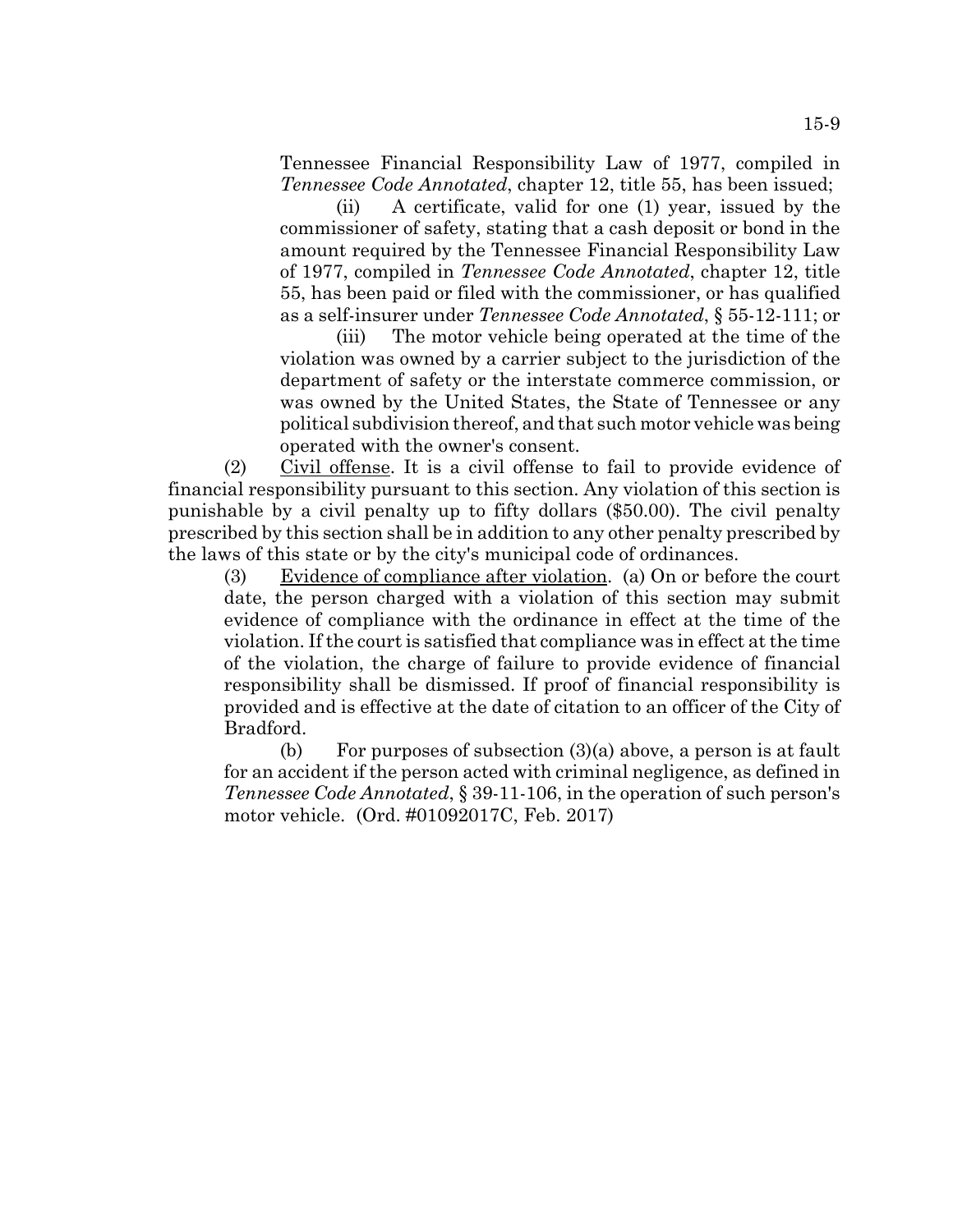#### **EMERGENCY VEHICLES**

## **SECTION**

- 15-201. Authorized emergency vehicles defined.
- 15-202. Operation of authorized emergency vehicles.
- 15-203. Following emergency vehicles.
- 15-204. Running over fire hoses, etc.

**15-201. Authorized emergency vehicles defined**. "Authorized emergency vehicles" shall be fire department vehicles, police vehicles, and such ambulances and other emergency vehicles as are designated by the chief of police. (2005 Code, § 15-201)

**15-202. Operation of authorized emergency vehicles** (1) The driver of an authorized emergency vehicle, when responding to an emergency call, or when in the pursuit of an actual or suspected violator of the law, or when responding to but not upon returning from a fire alarm, may exercise the privileges set forth in this section, subject to the conditions herein stated.

- (2) The driver of an authorized emergency vehicle may:
	- (a) Park or stand, irrespective of the provisions of this title;
- (b) Proceed past a red or stop signal or stop sign, but only after slowing down to ascertain that the intersection is clear;

(c) Exceed the maximum speed limit; and

(d) Disregard regulations governing direction of movement or turning in specified directions so long as he does not endanger life or property.

(3) The exemptions herein granted for an authorized emergency vehicle shall apply only when the driver of any such vehicle while in motion sounds an audible signal by bell, siren, or exhaust whistle and when the vehicle is equipped with at least one (1) lighted lamp displaying a red light visible under normal atmospheric conditions from a distance of five hundred feet (500') to the front of such vehicle, except that an authorized emergency vehicle operated as a police vehicle need not be equipped with or display a red light visible from in front of the vehicle.

(4) The foregoing provisions shall not relieve the driver of an authorized emergency vehicle from the duty to drive with due regard for the safety of all persons, nor shall such provisions protect the driver from the consequences of his reckless disregard for the safety of others. (2005 Code, § 15-202)

**15-203. Following emergency vehicles**. No driver of any vehicle shall follow any authorized emergency vehicle apparently traveling in response to an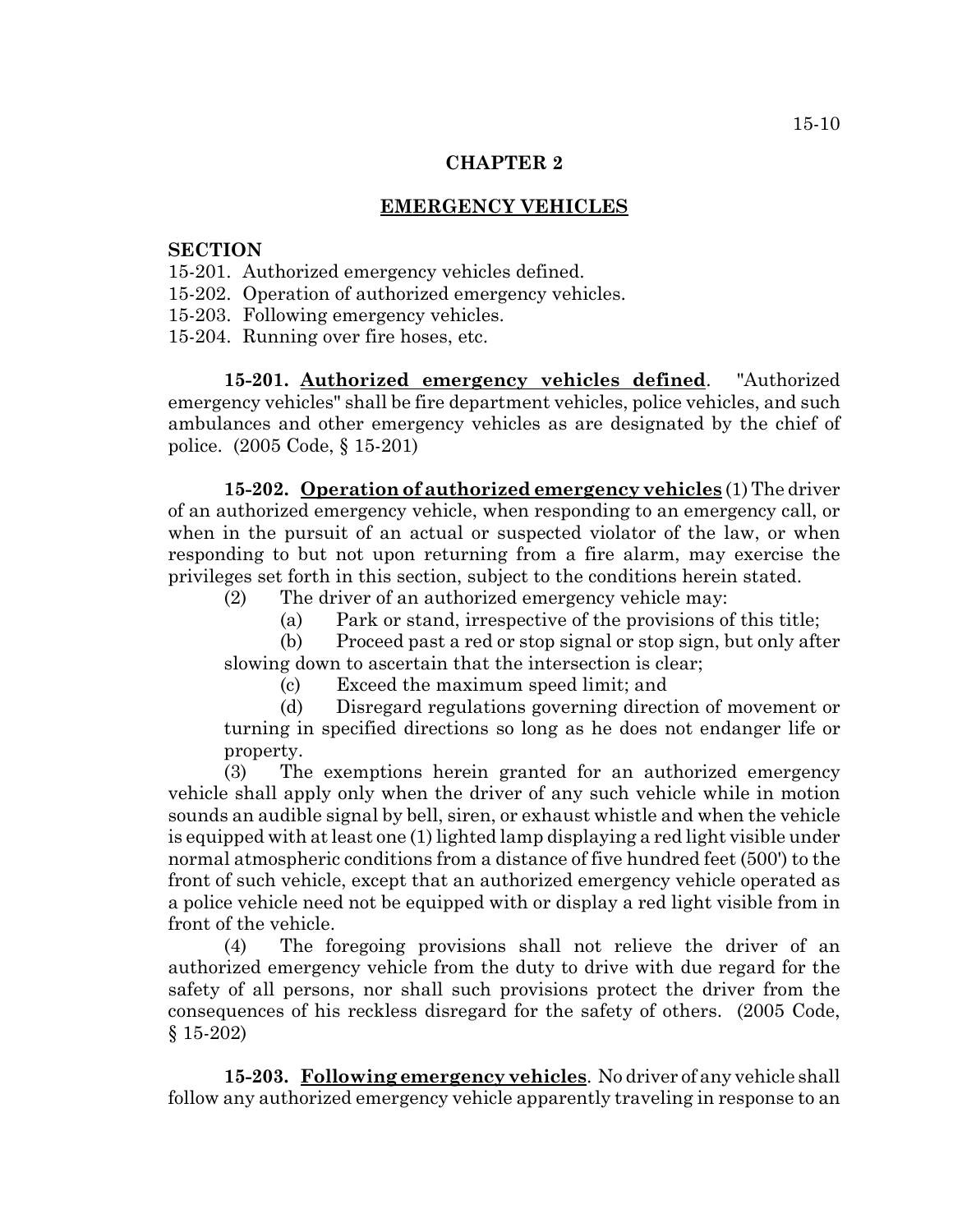emergency call closer than five hundred feet (500') or drive or park such vehicle within the block where fire apparatus has stopped in answer to a fire alarm. (2005 Code, § 15-203)

15-204. **Running over fire hoses, etc**. It shall be unlawful for any person to drive over any hose lines or other equipment of the fire department except in obedience to the direction of a fireman or police officer. (2005 Code, § 15-204)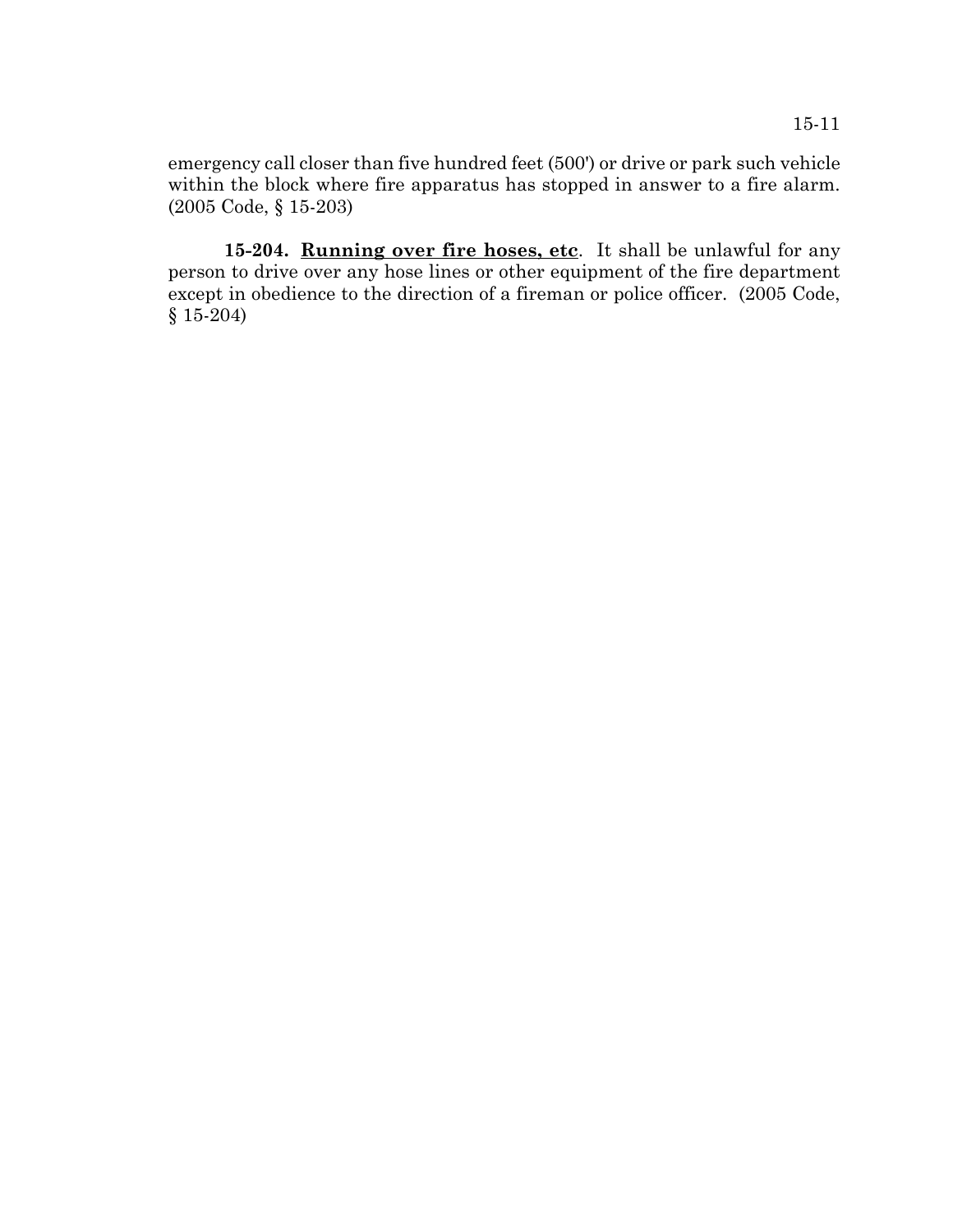#### **SPEED LIMITS**

### **SECTION**

15-301. In general.

15-302. At intersections.

15-303. In school zones.

15-304. In congested areas.

**15-301. In general**. It shall be unlawful for any person to operate or drive a motor vehicle upon any highway or street at a rate of speed in excess of thirty (30) miles per hour except where official signs have been posted indicating other speed limits, in which cases the posted speed limit shall apply. (2005 Code, § 15-301)

**15-302. At intersections**. It shall be unlawful for any person to operate or drive a motor vehicle through any intersection at a rate of speed in excess of fifteen (15) miles per hour unless such person is driving on a street regulated by traffic-control signals or signs which require traffic to stop or yield on the intersecting streets. (2005 Code, § 15-302)

**15-303. In school zones**. Pursuant to *Tennessee Code Annotated*, § 55-8-152, the city shall have the authority to enact special speed limits in school zones. Such special speed limits shall be enacted based on an engineering investigation; shall not be less than fifteen (15) miles per hour; and shall be in effect only when proper signs are posted with a warning flasher or flashers in operation. It shall be unlawful for any person to violate any such special speed limit enacted and in effect in accordance with this paragraph.

In school zones where the board of mayor and aldermen has not established special speed limits as provided for above, any person who shall drive at a speed exceeding fifteen (15) miles per hour when passing a school during a recess period when a warning flasher or flashers are in operation, or during a period of ninety (90) minutes before the opening hour of a school, or a period of ninety (90) minutes after the closing hour of a school, while children are actually going to or leaving school, shall be prima facie guilty of reckless driving. (2005 Code, § 15-303)

**15-304. In congested areas**. It shall be unlawful for any person to operate or drive a motor vehicle through any congested area at a rate of speed in excess of any posted speed limit when such speed limit has been posted by authority of the municipality. (2005 Code, § 15-304)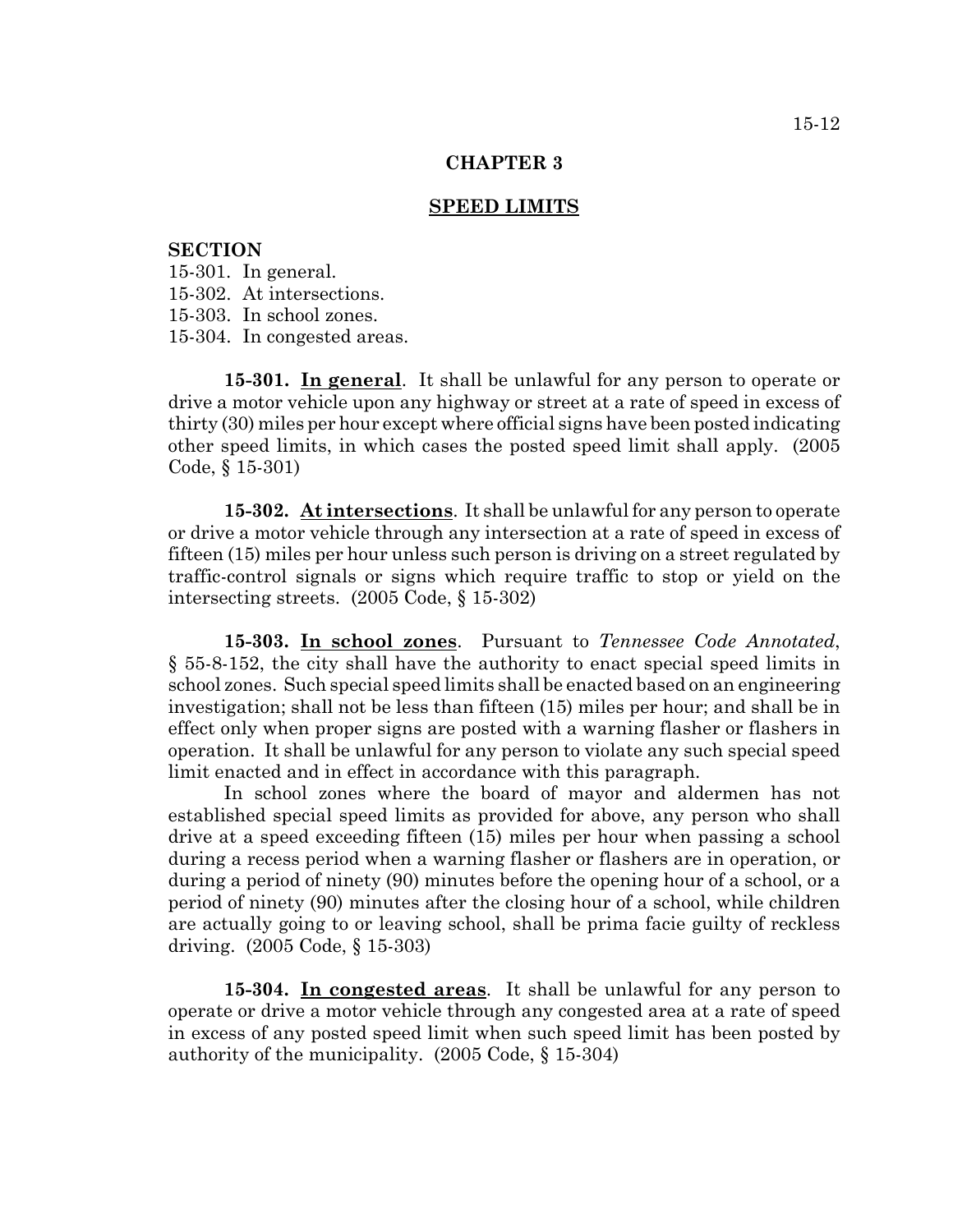### **TURNING MOVEMENTS**

### **SECTION**

15-401. Generally.

15-402. Right turns.

15-403. Left turns on two-way roadways.

15-404. Left turns on other than two-way roadways.

15-405. U-turns.

**15-401. Generally**. No person operating a motor vehicle shall make any turning movement which might affect any pedestrian or the operation of any other vehicle without first ascertaining that such movement can be made in safety and signaling his intention in accordance with the requirements of the state law.<sup>1</sup> (2005 Code, § 15-401)

**15-402. Right turns**. Both the approach for a right turn and a right turn shall be made as close as practicable to the right-hand curb or edge of the roadway. (2005 Code, § 15-402)

**15-403. Left turns on two-way roadways**. At any intersection where traffic is permitted to move in both directions on each roadway entering the intersection, an approach for a left turn shall be made in that portion of the right half of the roadway nearest the centerline thereof and by passing to the right of the intersection of the centerlines of the two (2) roadways. (2005 Code, § 15-403)

**15-404. Left turns on other than two-way roadways**. At any intersection where traffic is restricted to one direction on one (1) or more of the roadways, the driver of a vehicle intending to turn left at any such intersection shall approach the intersection in the extreme left-hand lane lawfully available to traffic moving in the direction of travel of such vehicle, and after entering the intersection, the left turn shall be made so as to leave the intersection, as nearly as practicable, in the left-hand lane lawfully available to traffic moving in such direction upon the roadway being entered. (2005 Code, § 15-404)

**15-405. U-turns**. U-turns are prohibited. (2005 Code, § 15-405)

<sup>1</sup> State law reference

*Tennessee Code Annotated*, § 55-8-143.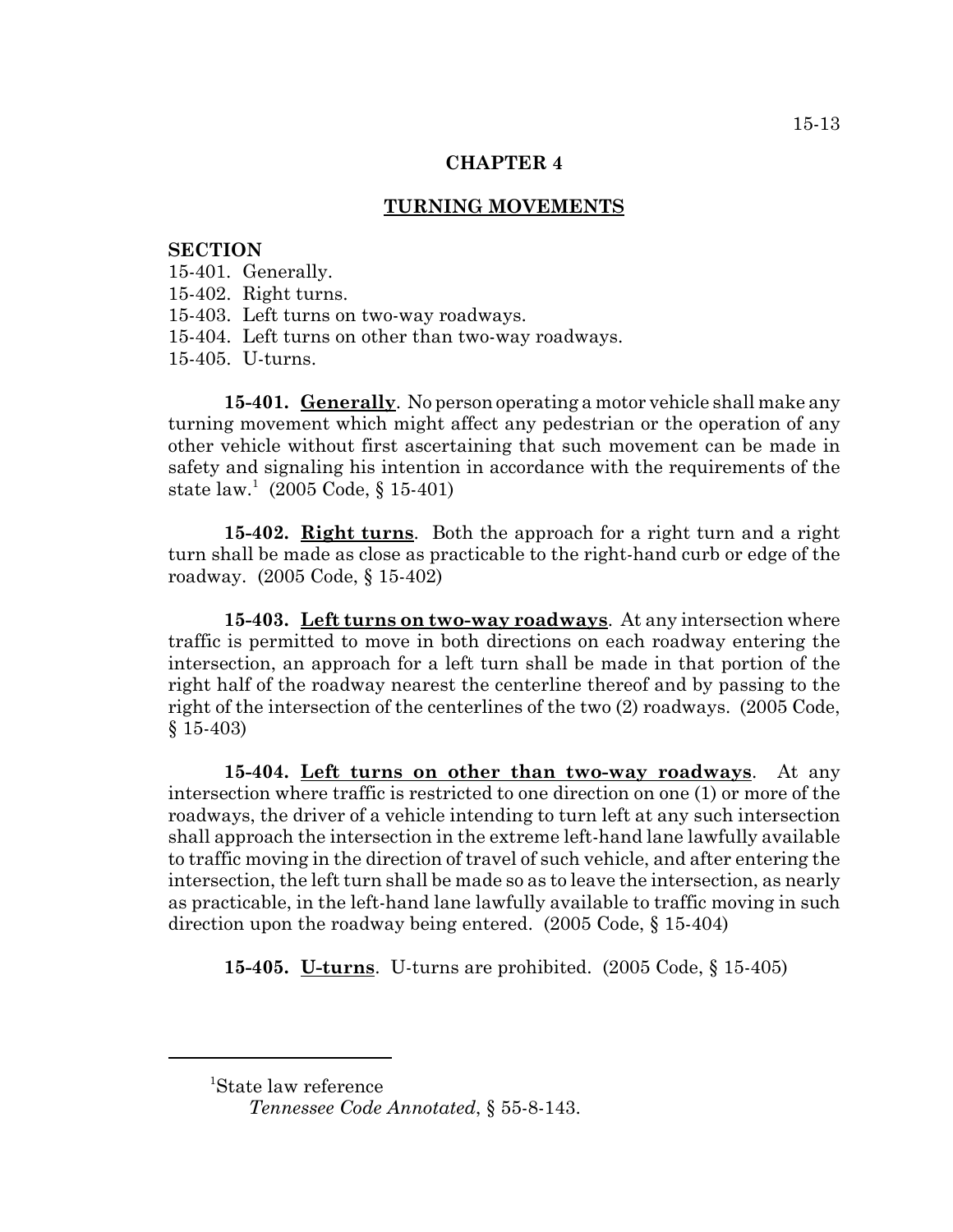## **STOPPING AND YIELDING**

### **SECTION**

- 15-501. When emerging from alleys, etc.
- 15-502. To prevent obstructing an intersection.
- 15-503. At railroad crossings.
- 15-504. At "stop" signs.
- 15-505. At "yield" signs.
- 15-506. At traffic-control signals generally.
- 15-507. At flashing traffic-control signals.
- 15-508. At pedestrian-control signals.
- 15-509. Stops to be signaled.

**15-501. When emerging from alleys, etc**. The drivers of all vehicles emerging from alleys, parking lots, driveways, or buildings shall stop such vehicles immediately prior to driving onto any sidewalk or street. They shall not proceed to drive onto the sidewalk or street until they can safely do so without colliding or interfering with approaching pedestrians or vehicles. (2005 Code, § 15-502)

**15-502. To prevent obstructing an intersection**. No driver shall enter any intersection or marked crosswalk unless there is sufficient space on the other side of such intersection or crosswalk to accommodate the vehicle he is operating without obstructing the passage of traffic in or on the intersecting street or crosswalk. This provision shall be effective notwithstanding any traffic-control signal indication to proceed. (2005 Code, § 15-503)

**15-503. At railroad crossings**. Any driver of a vehicle approaching a railroad grade crossing shall stop within not less than fifteen feet (15') from the nearest rail of such railroad and shall not proceed further while any of the following conditions exist:

(1) A clearly visible electrical or mechanical signal device gives warning of the approach of a railroad train.

(2) A crossing gate is lowered or a human flagman signals the approach of a railroad train.

(3) A railroad train is approaching within approximately one thousand five hundred (1,500') of the highway crossing and is emitting an audible signal indicating its approach.

(4) An approaching railroad train is plainly visible and is in hazardous proximity to the crossing. (2005 Code, § 15-504)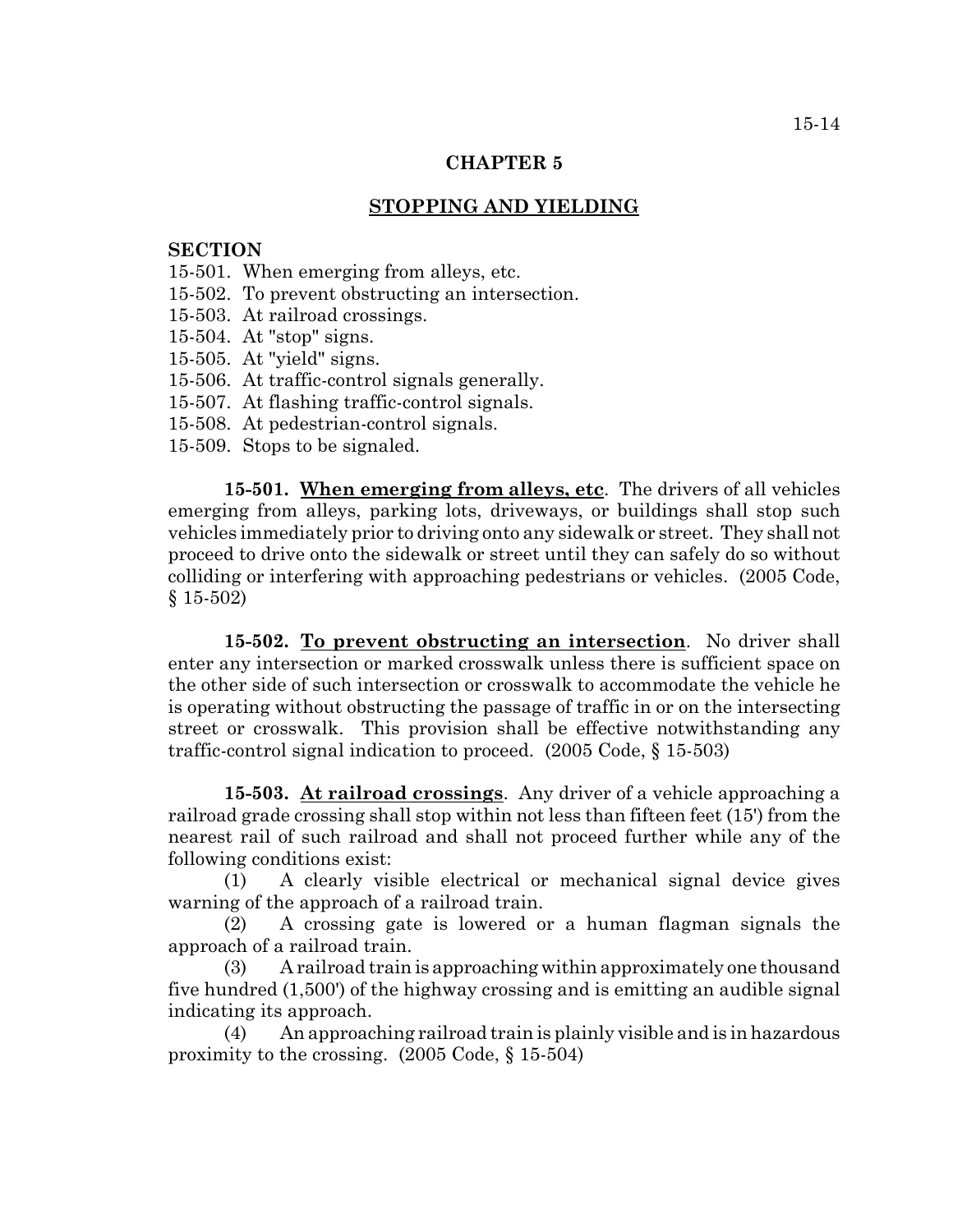**15-504. At "stop" signs**. The driver of a vehicle facing a "stop" sign shall bring his vehicle to a complete stop immediately before entering the crosswalk on the near side of the intersection or, if there is no crosswalk, then immediately before entering the intersection and shall remain standing until he can proceed through the intersection in safety. (2005 Code, § 15-505)

**15-505. At "yield" signs**. The drivers of all vehicles shall yield the right-of-way to approaching vehicles before proceeding at all places where "yield" signs have been posted. (2005 Code, § 15-506)

**15-506. At traffic-control signals generally**. Traffic-control signals exhibiting the words "Go," "Caution," or "Stop," or exhibiting different colored lights successively one (1) at a time, or with arrows, the following colors only shall apply to drivers of vehicles and pedestrians as follows:

(1) Green alone, or "Go":

(a) Vehicular traffic facing the signal may proceed straight through or turn right or left unless a sign at such place prohibits such turn. But vehicular traffic, including vehicles turning right or left, shall yield the right-of-way to other vehicles and to pedestrians lawfully within the intersection or an adjacent crosswalk at the time such signal is exhibited.

(b) Pedestrians facing such signal may proceed across the roadway within any marked or unmarked crosswalk.

(2) Steady yellow alone, or "Caution":

(a) Vehicular traffic facing the signal is thereby warned that the red or "Stop" signal will be exhibited immediately thereafter and such vehicular traffic shall not enter or be crossing the intersection when the red or "Stop" signal is exhibited.

(b) Pedestrians facing such signal shall not enter the roadway unless authorized to do so by a pedestrian "Walk" signal.

(3) Steady red alone, or "Stop":

a. Vehicular traffic facing the signal shall stop before entering the cross walk on the near side of the intersection or, if none, then before entering the intersection and shall remain standing until green or "Go" is shown alone.

b. Pedestrians facing such signal shall not enter the roadway unless authorized to do so by a pedestrian "Walk" signal.

(4) Steady red with green arrow:

(a) Vehicular traffic facing such signal may cautiously enter the intersection only to make the movement indicated by such arrow but shall yield the right-of-way to pedestrians lawfully within a crosswalk and to other traffic lawfully using the intersection.

(b) Pedestrian facing such signal not shall enter the roadway unless authorized to do so by pedestrian "Walk" signal.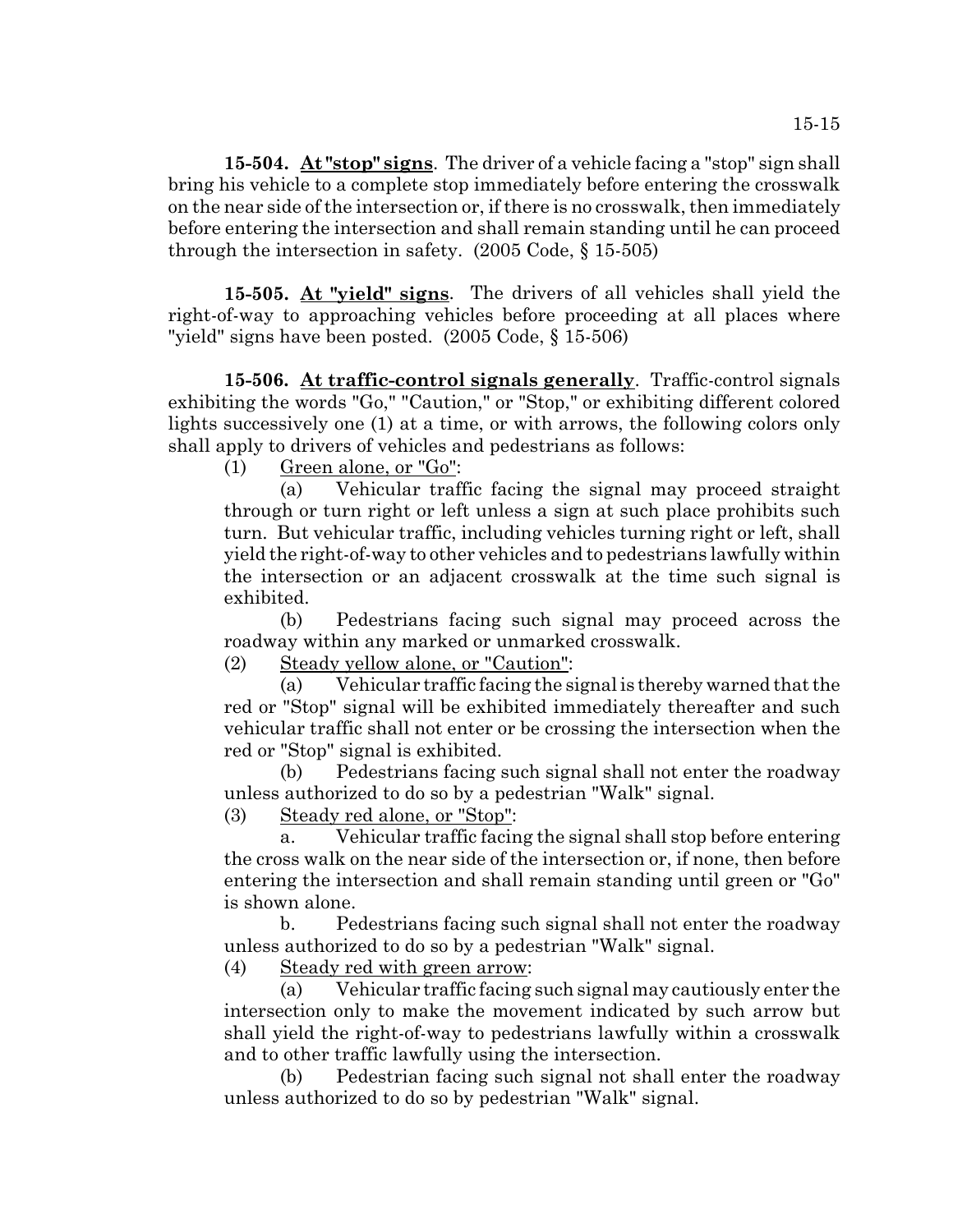(5) In the event an official traffic-control signal is erected and maintained at a place other than an intersection, the provisions of this section shall be applicable except as to those provisions which by their nature can have no application. Any stop required shall be made at a sign or marking on the pavement indicating where the stop shall be made, but in the absence of any such sign or marking the stop shall be made a vehicle length short of the signal. (2005 Code, § 15-507)

**15-507. At flashing traffic-control signals**. (1) Whenever an illuminated flashing red or yellow signal is used in a traffic sign or signal placed or erected by the municipality it shall require obedience by vehicular traffic as follows:

(a) Flashing red (stop signal). When a red lens is illuminated with intermittent flashes, drivers of vehicles shall stop before entering the nearest crosswalk at an intersection or at a limit line when marked, or, if none, then before entering the intersection, and the right to proceed shall be subject to the rules applicable after making a stop at a stop sign.

(b) Flashing yellow (caution signal). When a yellow lens is illuminated with intermittent flashes, drivers of vehicles may proceed through the intersection or past such signal only with caution.

(2) This section shall not apply at railroad grade crossings. Conduct of drivers of vehicles approaching railroad grade crossings shall be governed by the rules set forth in  $\S 15-504$  of this code.  $(2005 \text{ Code}, \S 15-508)$ 

**15-508. At pedestrian-control signals**. Wherever special pedestrian-control signals exhibiting the words "Walk" or "Wait" or "Don't Walk" have been placed or erected by the municipality such signals shall apply as follows:

(1) "Walk." Pedestrians facing such signals may proceed across the roadway in the direction of the signal and shall be given the right-of-way by the drivers of all vehicles.

(2) "Wait" or "Don't Walk." No pedestrian shall start to cross the roadway in the direction of such signal, but any pedestrian who has partially completed crossing on the walk signal shall proceed the nearest sidewalk or safety zone while the wait signal is showing. (2005 Code, § 15-509)

**15-509. Stops to be signaled**. No person operating a motor vehicle shall stop such vehicle whether in obedience to a traffic sign or signal or otherwise, without first signaling his intentions in accordance with the requirements of the state law, except in an emergency. (2005 Code, § 15-510)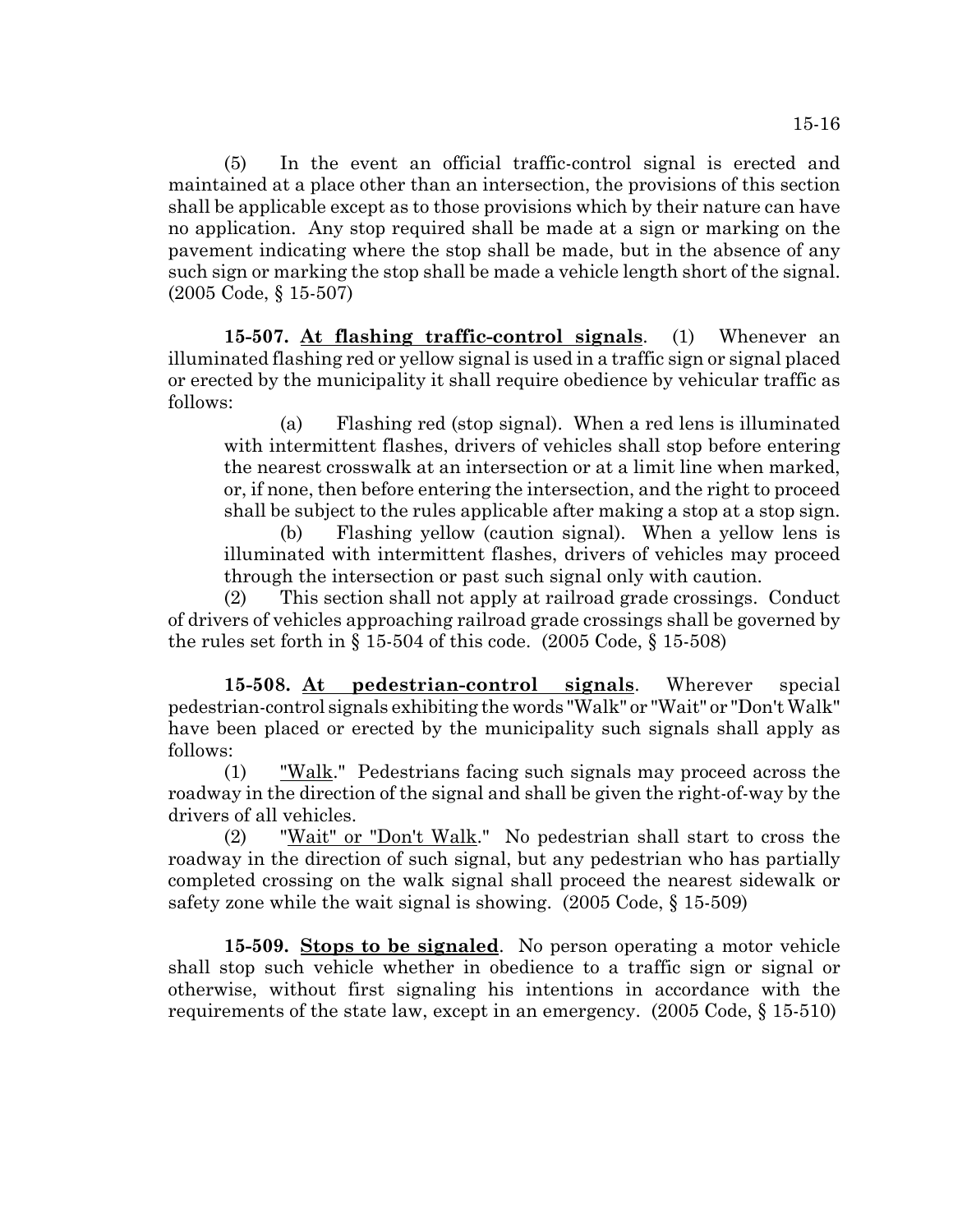### **PARKING**

## **SECTION**

- 15-601. Generally.
- 15-602. Angle parking.
- 15-603. Occupancy of more than one space.
- 15-604. Where prohibited.
- 15-605. Loading and unloading zones.

**15-601. Generally**. No person shall leave any motor vehicle unattended on any street without first setting the brakes thereon, stopping the motor, removing the ignition key, and turning the front wheels of such vehicle toward the nearest curb or gutter of the street.

Except as hereinafter provided, every vehicle parked upon a street within this municipality shall be so parked that its right wheels are approximately parallel to and within eighteen inches (18") of the right edge or curb of the street. On one-way streets where the municipality has not placed signs prohibiting the same, vehicles may be permitted to park on the left side of the street, and in such cases the left wheels shall be required to be within eighteen inches (18") of the left edge or curb of the street.

Notwithstanding anything else in this code to the contrary, no person shall park or leave a vehicle parked on any public street or alley within the fire limits between the hours of 1:00 A.M. and 5:00 A.M. or on any other public street or alley for more than seventy-two (72) consecutive hours without the prior approval of the chief of police.

Furthermore, no person shall wash, grease, or work on any vehicle, except to make repairs necessitated by an emergency, while such vehicle is parked on a public street. (2005 Code, § 15-601)

**15-602. Angle parking**. On those streets which have been signed or marked by the municipality for angle parking, no person shall park or stand a vehicle other than at the angle indicated by such signs or markings. No person shall angle park any vehicle which has a trailer attached thereto or which has a length in excess of twenty-four feet (24'). (2005 Code, § 15-602)

**15-603. Occupancy of more than one space**. No person shall park a vehicle in any designated parking space so that any part of such vehicle occupies more than one (1) such space or protrudes beyond the official markings on the street or curb designating such space unless the vehicle is too large to be parked within a single designated space. (2005 Code,  $\{15-603\}$ )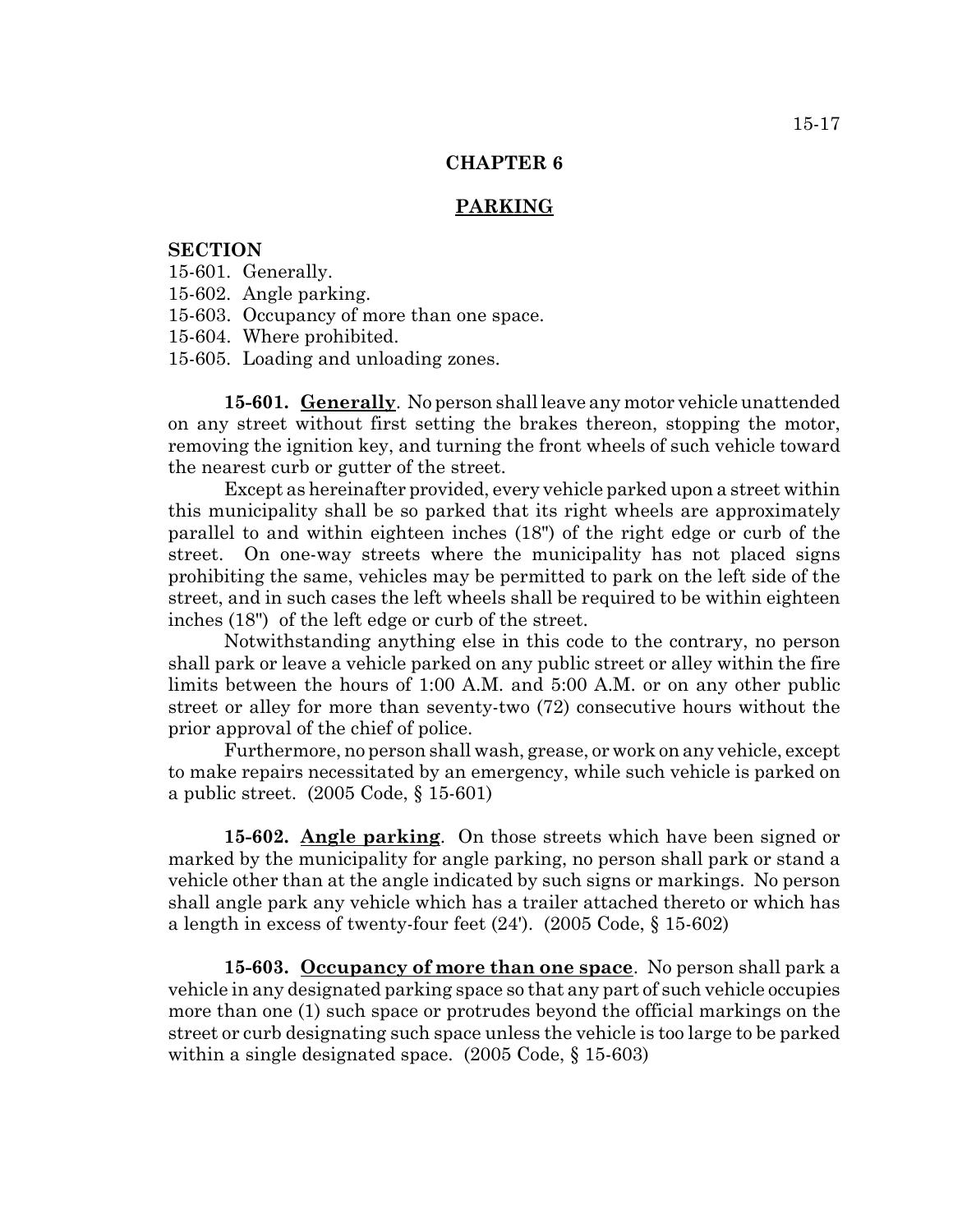**15-604. Where prohibited**. No person shall park a vehicle in violation of any sign placed or erected by the state or municipality, nor:

- (1) On a sidewalk;.
- (2) In front of a public or private driveway;
- (3) Within an intersection or within fifteen feet (15') thereof;
- (4) Within fifteen feet (15') of a fire hydrant;
- (5) Within a pedestrian crosswalk;
- (6) Within fifty feet (50') of a railroad crossing;

(7) Within twenty feet (20') of the driveway entrance to any fire station, and on the side of the street opposite the entrance to any fire station within seventy-five feet (75') of the entrance;

(8) Alongside or opposite any street excavation or obstruction when other traffic would be obstructed;

(9) On the roadway side of any vehicle stopped or parked at the edge or curb of a street;

(10) Upon any bridge; and

(11) Alongside any curb painted yellow or red by the municipality. (2005 Code, § 15-604)

**15-605. Loading and unloading zones**. No person shall park a vehicle for any purpose or period of time other than for the expeditious loading or unloading of passengers or merchandise in any place marked by the municipality as a loading and unloading zone. (2005 Code, § 15-605)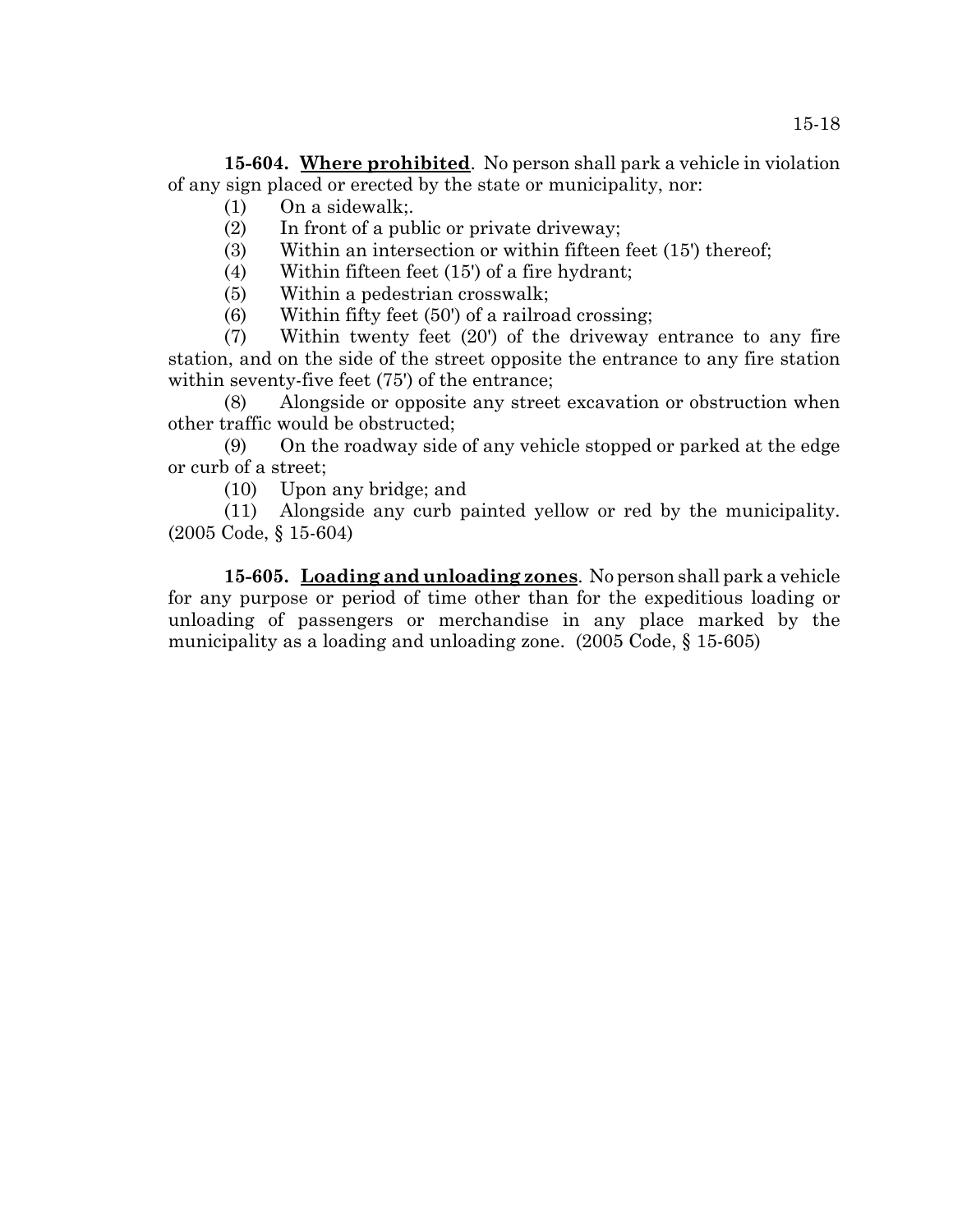#### **ENFORCEMENT**

### **SECTION**

- 15-701. Issuance of traffic citations.
- 15-702. Failure to obey citation.
- 15-703. Illegal parking.
- 15-704. Impoundment of vehicles.
- 15-705. Abandoned motor vehicles.
- 15-706. Violations and penalty.

15-701. **Issuance of traffic citations**.<sup>1</sup> When a police officer halts a traffic violator other than for the purpose of giving a warning, he shall take the name, address, and operator's license number of said person, the license number of the motor vehicle involved, and such other pertinent information as may be necessary, and shall issue to him a written traffic citation containing a notice to answer to the charge against him in the city court at a specified time. The officer, upon receiving the written promise of the alleged violator to answer as specified in the citation, shall release such person from custody. It shall be unlawful for any alleged violator to give false or misleading information as to his name or address. (2005 Code, § 15-701, modified)

**15-702. Failure to obey citation**. It shall be unlawful for any person to violate his written promise to appear in court after giving said promise to an officer upon the issuance of a traffic citation, regardless of the disposition of the charge for which the citation was originally issued.  $(2005 \text{ Code}, \S 15-702)$ 

**15-703. Illegal parking**. Whenever any motor vehicle without a driver is found parked or stopped in violation of any of the restrictions imposed by this code, the officer finding such vehicle shall take its license number and may take any other information displayed on the vehicle which may identify its user, and shall conspicuously affix to such vehicle a citation for the driver and/or owner to answer for the violation within ten (10) days during the hours and at a place specified in the citation. (2005 Code, § 15-703)

State law reference

<sup>&</sup>lt;sup>1</sup>Municipal code reference

Issuance of citations in lieu of arrest and ordinance summonses in non-traffic related offenses: title 6, chapter 3.

*Tennessee Code Annotated*, §§ 7-63-101, *et seq.*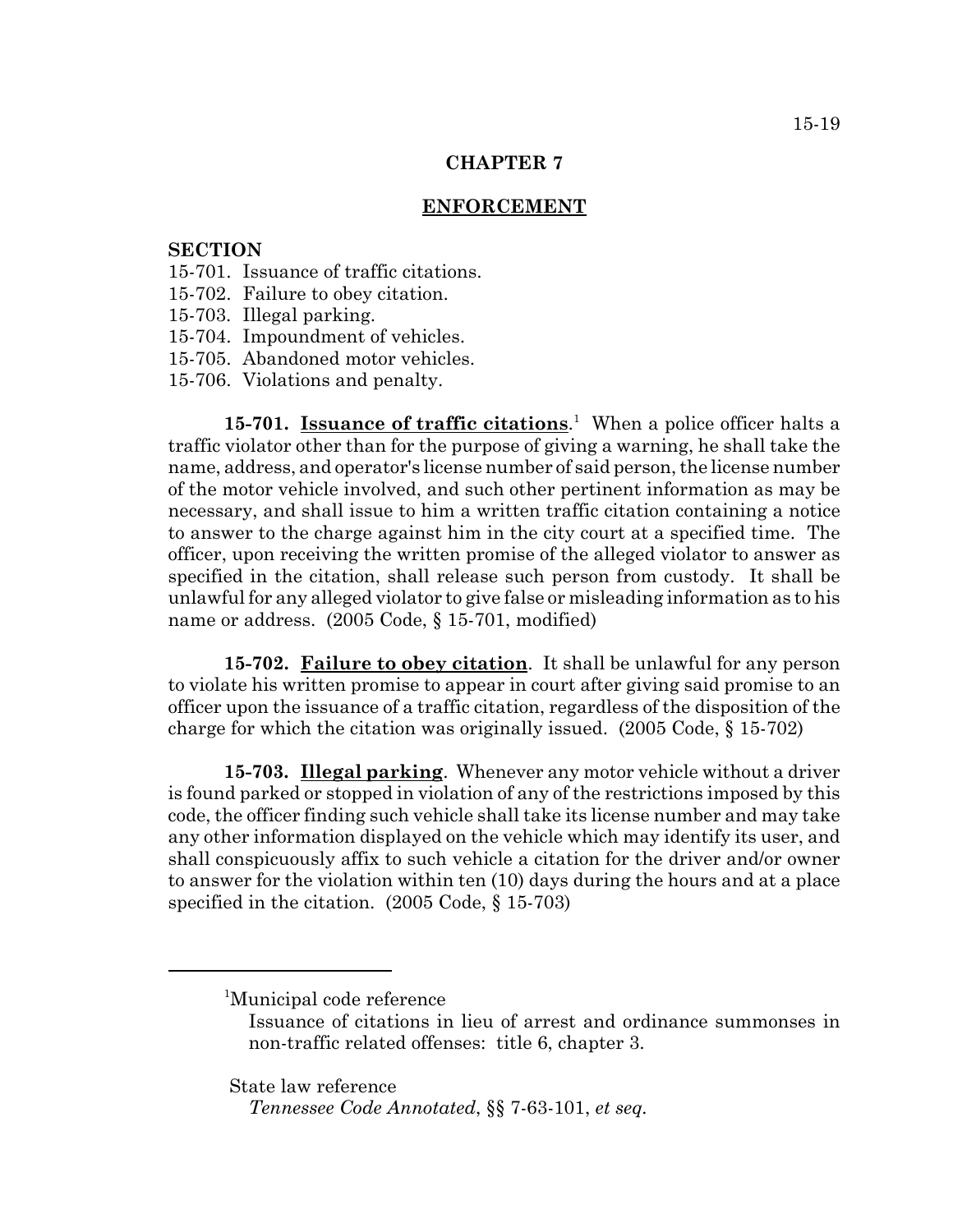**15-704. Impoundment of vehicles**. Members of the police department are hereby authorized, when reasonably necessary for the security of the vehicle or to prevent obstruction of traffic, to remove from the streets and impound any vehicle whose operator is arrested or any unattended vehicle which is parked so as to constitute an obstruction or hazard to normal traffic. Any impounded vehicle shall be stored until the owner or other person entitled thereto claims it, gives satisfactory evidence of ownership or right to possession, and pays all applicable fees and costs or until it is otherwise lawfully disposed of. The fee for impounding a vehicle shall be equal to the fee charged by the wrecker service that tows the vehicle. The storage cost of the impounded vehicle shall be twenty dollars (\$20.00) a day for each motor vehicle stored in the impoundment lot. Any part of a day shall count as a whole day. (Ord. #07062014, Aug. 2014)

**15-705. Abandoned motor vehicles**. 1. Declaration of purpose. In enacting this section, the Board of Mayor and Aldermen of the City of Bradford finds and declares that the accumulation and storage of wrecked, junked, partially dismantled, abandoned, or inoperative motor vehicles are in the nature of rubbish and unsightly debris, and constitute a nuisance detrimental to the health, safety, and welfare of the community in that such conditions tend to interfere with the enjoyment of and reduce the value of private property; create safety and health hazards to minors as well as adults, interfere with the comfort and well-being of the public and create, extend, and aggravate urban blight, and that the public health, safety and general welfare require that such conditions be regulated, abated, and prohibited.

2. Storage on private property restricted. It shall be unlawful to park, store, or leave, or to permit the parking or storing of any unlicensed motor vehicle of any kind, for a period in excess of ten (10) days, when such vehicle is in a rusted, wrecked, junked, partially dismantled, inoperative, or abandoned condition, whether attended or not, upon private property within the city unless the same is completely enclosed within a building or unless it is in connection with a business enterprise operated in a lawful place and manner and licensed as such, when necessary to the operation of such business enterprise.

3. Removal required. The accumulation and storage of one (1) or more such motor vehicle in violation of the provisions of this chapter shall constitute rubbish and debris and a nuisance detrimental to the health, safety, and welfare of the inhabitants of the city. It shall be the duty of the registered owners of such motor vehicles and it shall also be the duty of the person in charge or control of the private property upon which such motor vehicle is located, whether as owner, tenant, occupant, lessee, or to otherwise, to remove the same to a place of lawful storage, or have the motor vehicle housed within a building where it will not be visible from the street.

4. Notice to remove. Whenever there are reasonable grounds to believe that a violation of the provisions of this chapter exist, the director of the police department shall give or cause to be given, a written notice to the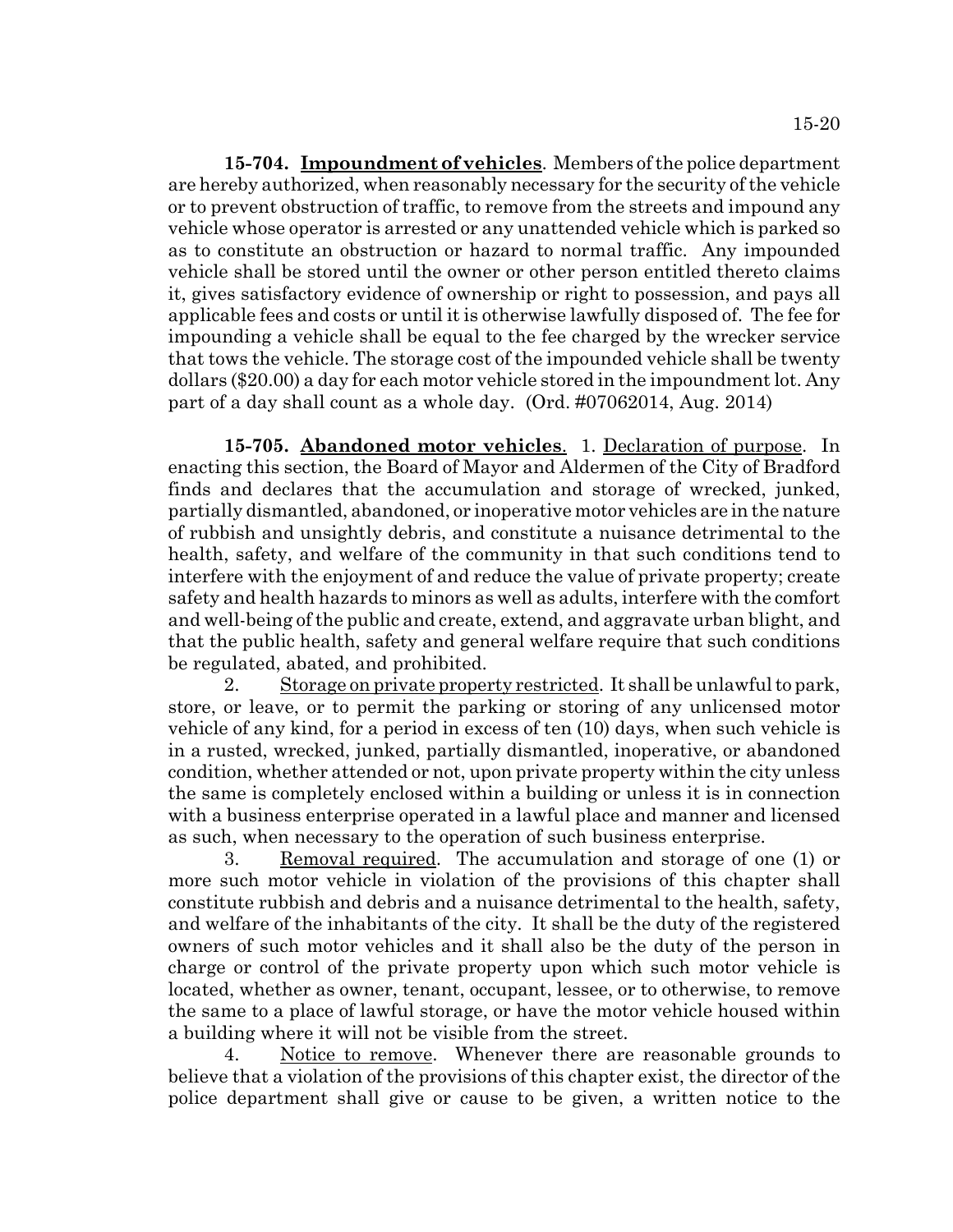registered owner of any motor vehicle which is in violation of this chapter, or shall give such notice to the owner or person in lawful possession or control of the private property upon which such motor vehicle is located, or shall give such notice to both the registered owner and to the owner or person in lawful possession or control of such private property that said motor vehicle violates the provisions of this chapter, and demand that said motor vehicle be removed to a place of lawful storage within ten (10) days or that within ten (10) days the same be housed in a building where it will not be visible from the street. Service of such notice shall be by mail and duly posted.

5. Failure to remove. Any person who fails, neglects, or refuses to remove the wrecked, junked, partially dismantled, abandoned, or inoperative motor vehicle or house the same and abate said nuisance in accordance with the notice as provided herein, shall be in violation of the provisions of this section and shall be guilty of a misdemeanor.

6. Removal by city. In addition to and not in lieu of any other procedure prescribed in this section or in this code for removal of abandoned or inoperative motor vehicles from private property, if the registered owner of any vehicle is in violation of this section or the owner or person in lawful possession or control of the private property upon which the same is located shall fail, neglect, or refuse to remove or house such wrecked, junked, partially dismantled, abandoned, or inoperative motor vehicle in accordance with the notice given pursuant to the provisions of this section, the director of the police department may remove and dispose of such vehicle in a manner provided for by *Tennessee Code Annotated*, title 55, chapter 16. He may thereafter maintain an action in the name of the city, in the appropriate court, against any person or persons upon whom notice was served as required by the section to recover the costs of removing and disposing of such vehicle in the event the proceeds of any sale thereof shall be insufficient to recover such costs. Any court costs and interest incurred by the city shall be charged against any person or persons upon whom notice was served as required by the this section.

7. Entry to remove; removal by owner. The director of the police department, and any regularly employed and salaried officer of the police department of the city, contracting agents, and employees of such contracting agents, and authorized officers, employees, and agents of the City of Bradford, and each of them, are hereby expressly authorized to enter upon private property for the purpose of enforcing the provisions of this section. It shall be unlawful for any person to interfere with, hinder, or refuse to allow them to enter upon private property for such purpose and to remove any motor vehicle in accordance with the provisions of this section. Any person to whom notice was given pursuant to this section shall have the right to remove or house such motor vehicle in accordance with said notice at his or her own expense, at any time prior to the arrival of the director of the police department or his authorized representatives for the purpose of removal. (2005 Code, § 15-705)